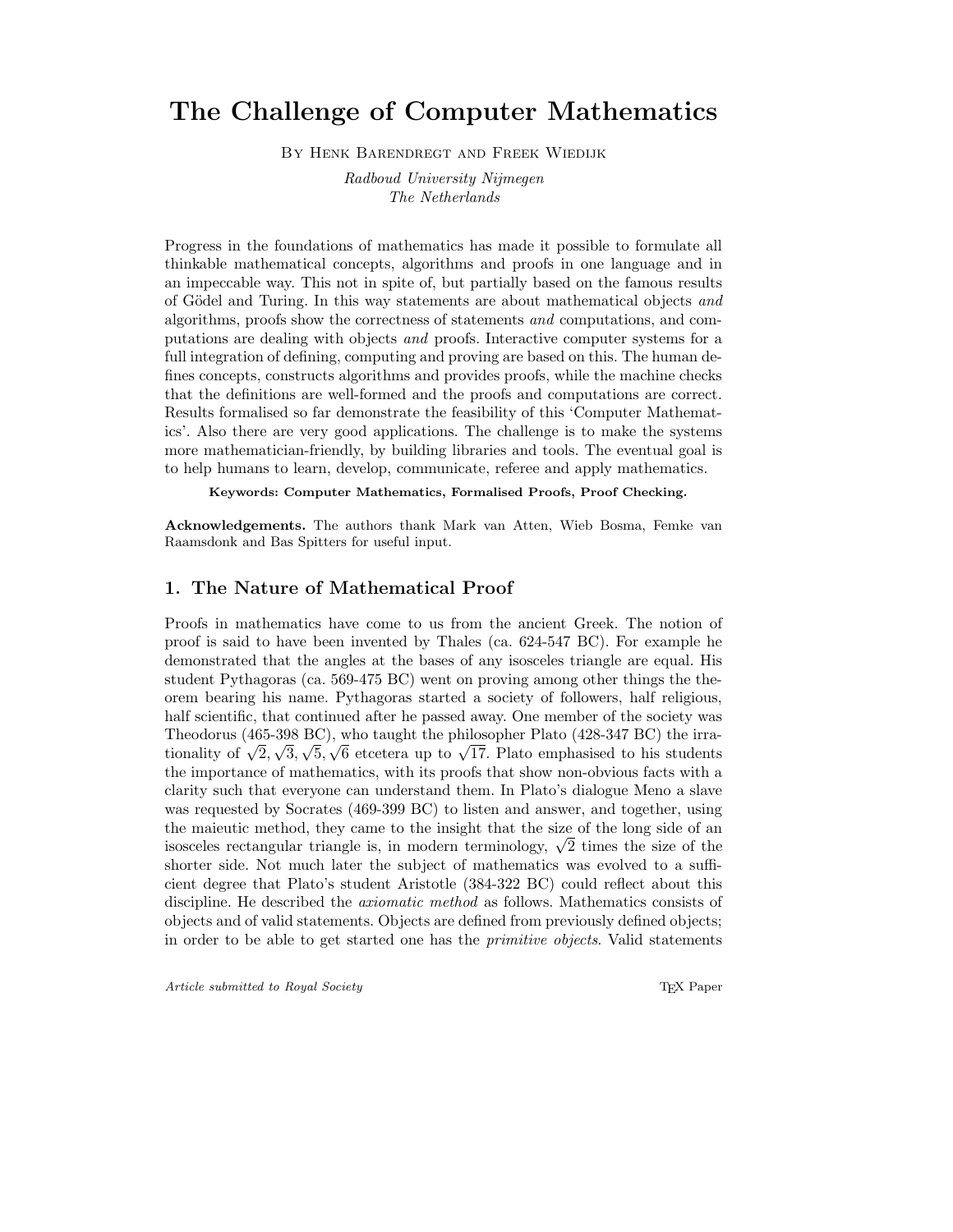are proved from other such statements; in order to get started one has the axioms. Euclid (ca. 325-265 BC) wrote just a few decades later his monumental Elements describing geometry in this axiomatic fashion. Besides that, the *Elements* contain the first important results in number theory (theory of divisibility, prime numbers, factorisation) and even Edoxos' (408-355 BC) account of treating ratios (that was later the inspiration for Dedekind (1831-1916) to give a completely rigorous description of the reals as cuts of rational numbers).

During the course of history of mathematics proofs increased in complexity. In particular in the 19-th century some proofs could no longer be followed easily by just any other capable mathematician: one had to be a specialist. This started what has been called the sociological validation of proofs. In disciplines other than mathematics the notion of *peer review* is quite common. Mathematics for the Greeks had the 'democratic virtue' that anyone (even a slave) could follow a proof. This somewhat changed after the complex proofs appeared in the 19-th century that could only be checked by specialists. Nevertheless mathematics kept developing and having enough stamina one could decide to become a specialist in some area. Moreover, one did believe in the review by peers, although occasionally a mistake remained undiscovered for many years. This was the case with the erroneous proof of the Four Colour Conjecture by Kempe [1879].

| Verifiable by              | Theorems                                                     |
|----------------------------|--------------------------------------------------------------|
| Lay $person/$<br>Student   | $\sqrt{2}$ is irrational<br>There are infinitely many primes |
| Competent<br>mathematician | Fundamental Theorem of Algebra                               |
| Specialist                 | Fermat's Last Theorem                                        |
| Group of<br>specialists    | Classification of the finite simple groups                   |
| Computer                   | Four Colour Theorem<br>Kepler's Conjecture                   |

Figure 1. Theorems and their verification

In the 20-th century this development went to an extreme. There is the complex proof of Fermat's Last Theorem by Wiles. At first the proof contained an error, discovered by Wiles himself, and later his new proof was checked by a team of twelve specialist referees†. Most mathematicians have not followed in detail the proof of Wiles, but feel confident because of the sociological verification. Then there is the proof of the Classification of the Finite Simple Groups. This proof was announced in 1979 by a group of mathematicians lead by Gorenstein. The proof consisted of a collection of connected results written down in various places, totalling 10,000 pages. In the proof one relied also on 'well-known' results and it turned out that not

† One of these referees told us the following. "If an ordinary non-trivial mathematical paper contains an interesting idea and its consequences and obtains 'measure 1', then Wiles' proof can be rated as having measure 156."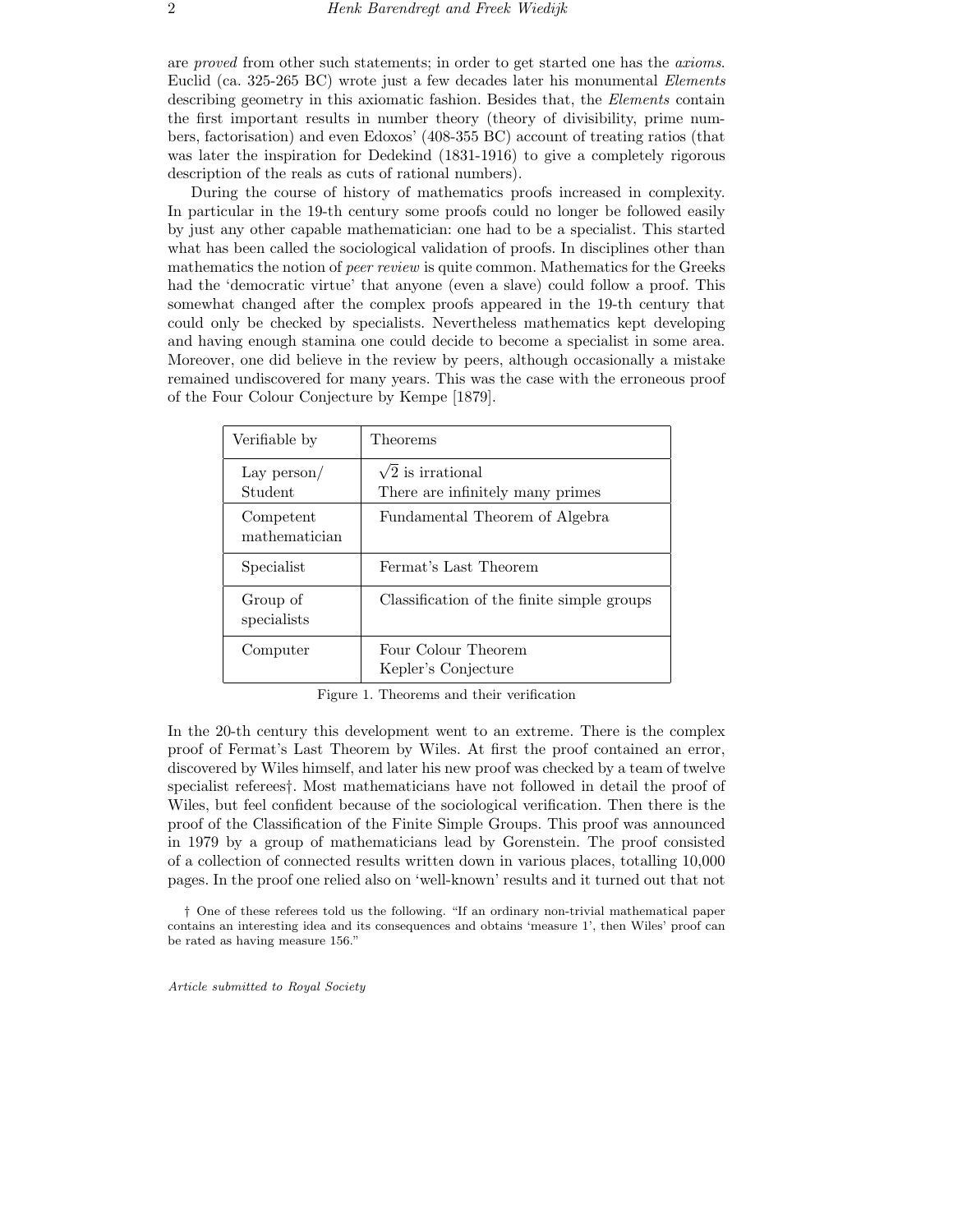all of these were valid. Work towards improving the situation has been performed, and in Aschbacher [2004] it is announced that at least this author believes in the validity of the theorem. Finally there are the proofs of the Four Colour Theorem, Appel and Haken [1977a], [1977b] and Robertson et al. [1996], and of Kepler's Conjecture, Hales [to appear]. All these proofs use a long computation performed on a computer. (Actually Aschbacher [2004] believes that at present also the proof of the Classification of the Finite Simple Groups relies on computer performed computation.) The situation is summed up in table 1.

A very different development, defended by Zeilberger and others, consists of admitting proofs where the result is not 100% certain, but say 99.9999999999. Examples of these proofs concern the primality of large numbers, see Miller [1976], Rabin [1980].

In this situation the question arises whether there has been a necessary devaluation of proofs. One may fear that the quote of Benjamin Peirce (1809-1880) "Mathematics is the science which draws necessary conclusions" may not any longer hold. Scientific American even ventured an article called 'The Death of Proof', see Horgan [1993]. The Royal Society Symposium 'The Nature of Mathematical Proof' (London, October 18-19, 2004) had a more open-minded attitude and genuinely wanted to address the question. We will argue below that proofs remain alive and kicking and at the heart of mathematics. There is a sound methodology to ensure the full correctness of theorems with large proofs, even if they depend on complex computations, like the Four Colour Theorem, or on a sociological verification, like the Classification of the Finite Simple Groups.

#### Phenomenology

From where does the confidence come that is provided by a proof in mathematics? When a student asks the teacher: "Sir, am I allowed to do this step?", the answer we often give is "When it is convincing, both for you and me!". Mathematics is rightly considered as the most exact science. It is not too widely known to outsiders that this certainty eventually relies on a mental judgement. It is indeed the case that proofs and computations are a warranty for the exactness of mathematics. But both proofs and computations need a judgement that the performed steps are correct and applicable. This judgement is based on a trained form of our intuition. For this reason Husserl [1901], and also Gödel [1995], and notably Bernays in Hao Wang [1997], p.337, 10.2.7, emphasise the phenomenological character of the act of doing mathematics.

#### Computation vs. Intuition

In Buddhist psychology one distinguishes discursive versus intuitive knowledge. In order to explain this a contemporary example may be useful. Knowing physics one can calculate the range of angles a bike rider may use while making a right turn. This is discursive knowledge; it does not enable someone to ride a bike. On the other hand a person who knows how to ride a bike 'feels' the correct angles by intuition, but cannot compute them. Both forms of knowledge are useful and probably use different parts of our brain.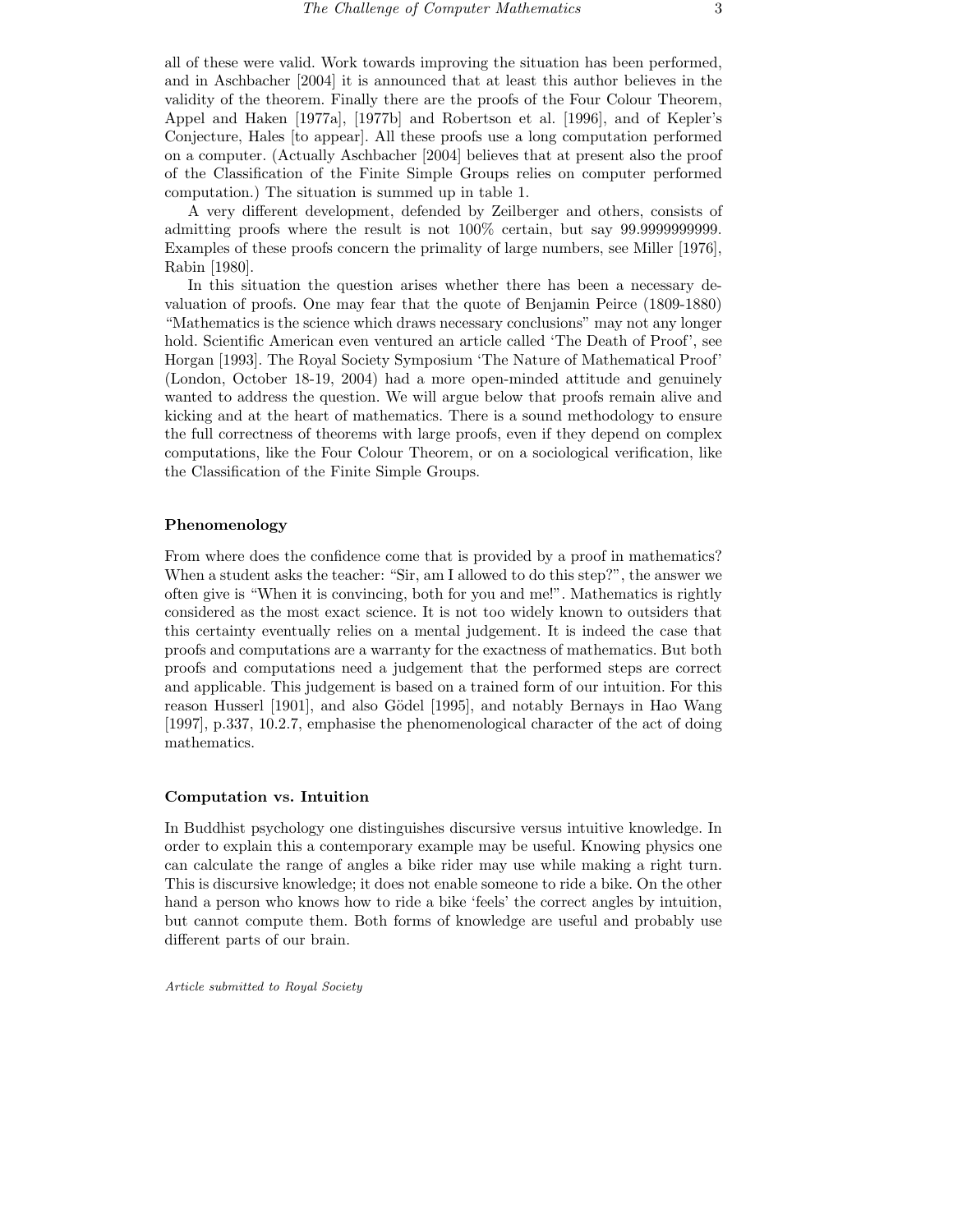For the mental act of doing mathematics one may need some support. In fact, before the Greek tradition of proofs, there was the Egyptian-Chinese-Babylonian tradition of mathematics as the art of computing. Being able to use computational procedures can be seen as discursive knowledge. This aspect is often called the 'algebraic' side of mathematics. On the other hand proofs often rely on our intuition. One speaks loosely about the intuitive 'geometric' side of mathematics.

A computation like  $13338 \times 3145727 = 41957706726$  needs do be done on paper or by some kind of computer (unless we are an idiot savant; this computation is related to the famous 'Pentium bug' appearing in 1994). Symbolic manipulations, like multiplying numbers or polynomials, performing symbolic integrations and arbitrary other 'algebraic' computations may not be accompanied by intuition. Some mathematicians like to use their intuition, while others prefer algebraic operations. Of course knowing both styles is best. In the era of Greek mathematics at first the invention of proofs with its compelling exactness drew attention away from computations. Later in the work of Archimedes (287-212 BC) both computations and intuition did excel.

The story repeated itself some two millennia later. The way in which Newton (1643-1727) introduced calculus was based on the solid grounds of Euclidean geometry. On the other hand Leibniz (1646-1716) based his calculus on infinitesimals that had some dubious ontological status (do they really exist?). But Leibniz' algebraic approach did lead to many fruitful computations and new mathematics, as witnessed by the treasure of results by Euler (1707-1783). Infinitesimals did lead to contradictions. But Euler was clever enough to avoid these. It was only after the foundational work of Cauchy (1789-1857) and Weierstrass (1815-1897) that full rigour could be given to the computational way of calculus. That was in the 19-th century and mathematics bloomed as never before, as witnessed by the work of Gauss (1777-1855), Jacobi (1804-1851), Riemann (1826-1866) and many others.

During the last third of the 20-th century the 'schism' between computing and proving reoccurred. Systems of computer algebra, being good at symbolic computations, were at first introduced for applications of mathematics in physics: a pioneering system is Schoonschip, see Veltman [1967], which helped win a Nobel price in physics. Soon they became useful tools for pure mathematics. Their drawback is that the systems contain bugs and cannot state logically necessary side-conditions for the validity of the computations. On the other hand systems for proof-checking on a computer have been introduced, the pioneer being Automath of de Bruijn, see Nederpelt et al. [1994]. These systems are able to express logic and hence necessary side conditions, but at first they were not good at making computations. The situation is changing now as will be seen below.

#### Computer Science Proofs

Programs are elements of a formal (i.e. precisely defined) language and thereby they become mathematical objects. It was pointed out by Turing [1949] that one needs a proof to show that a program satisfies some desired properties. This method was refined and perfected by Floyd [1967] and Hoare [1969]. Not all software has been specified, leave alone proven correct, as it is often hard to know what one exactly wants from it. But for parts of programs and for some complete programs that are small but vital (like protocols) proofs of correctness have been given.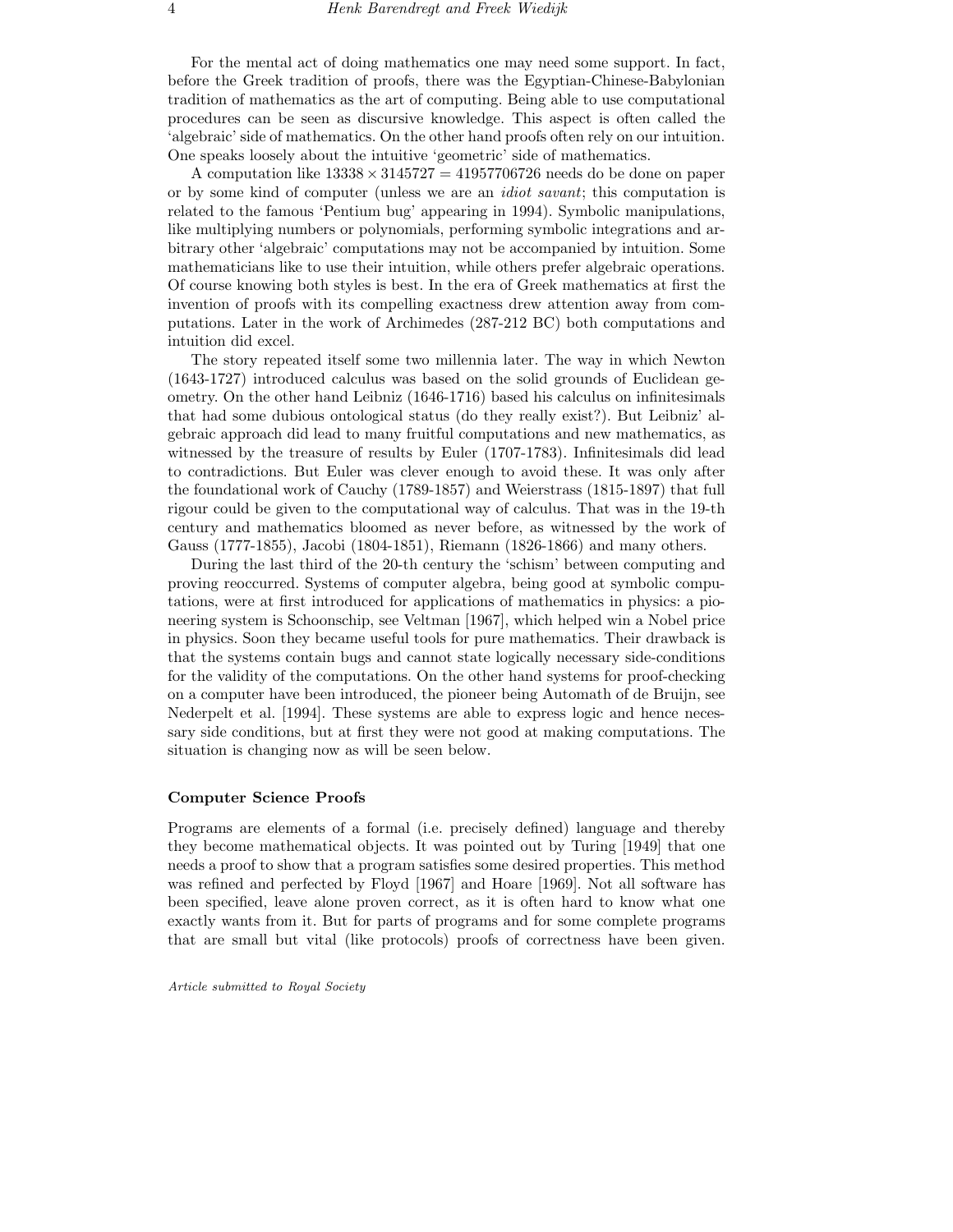The methodology of (partially) specifying software and proving that the required property holds for the program is called 'Formal Methods'.

Proofs for the correctness of software are often long and boring, relying on nested case distinctions, contrasting proofs in mathematics that are usually more deep. Therefore the formal methods ideal seemed to fail: who would want to verify the correctness proofs, if they were longer than the program itself and utterly uninspiring. Below we will see that also this situation has been changed.

# 2. Foundations of Mathematics

A foundation for mathematics asks for a formal language in which one can express mathematical statements and a system of derivation rules using which one can prove some of these statements. In order to classify the many objects that mathematicians have considered an 'ontology', describing ways in which collections of interest can be defined, comes in handy. This will be provided by set theory or type theory. Finally one also needs to provide a model of computation in which algorithms performed by humans can be represented in one way or another. In other words, one needs Logic, Ontology and Computability.

## Logic

| Elimination rule                                                                                          | Introduction rule                                                                                       |
|-----------------------------------------------------------------------------------------------------------|---------------------------------------------------------------------------------------------------------|
| $\Gamma \vdash A \quad \Gamma \vdash A \rightarrow B$<br>$\Gamma \vdash B$                                | $\Gamma, A \vdash B$<br>$\Gamma \vdash A \rightarrow B$                                                 |
| $\Gamma \vdash A \& B \quad \Gamma \vdash A \& B$<br>$\Gamma \vdash A \qquad \qquad \Gamma \vdash B$      | $\Gamma \vdash A \quad \Gamma \vdash B$<br>$\Gamma \vdash A \& B$                                       |
| $\Gamma \vdash A \lor B \quad \Gamma, A \vdash C \quad \Gamma, B \vdash C$<br>$\Gamma \vdash C$           | $\Gamma \vdash A \qquad \quad \Gamma \vdash B$<br>$\Gamma \vdash A \lor B \quad \Gamma \vdash A \lor B$ |
| $\Gamma \vdash \forall x. A$<br>$-t$ is free in A<br>$\Gamma \vdash A[x := t]$                            | $\Gamma \vdash A$<br>$\overline{\Gamma \vdash \forall x . A}\; x \notin \Gamma$                         |
| $\Gamma \vdash \exists x.A \quad \Gamma, A \vdash C$<br>$\longrightarrow x \notin C$<br>$\Gamma \vdash C$ | $\Gamma \vdash A[x := t]$<br>$\Gamma \vdash \exists x.A$                                                |
| $\Gamma \vdash \bot$<br>$\Gamma \vdash A$                                                                 | $\Gamma \vdash \top$                                                                                    |
| Start rule                                                                                                | Double-negation rule                                                                                    |
| $A \in \Gamma$<br>$\Gamma \vdash A$                                                                       | $\Gamma \vdash \neg \neg A$<br>$\Gamma\vdash A$                                                         |

Figure 2. Predicate Logic Natural Deduction Style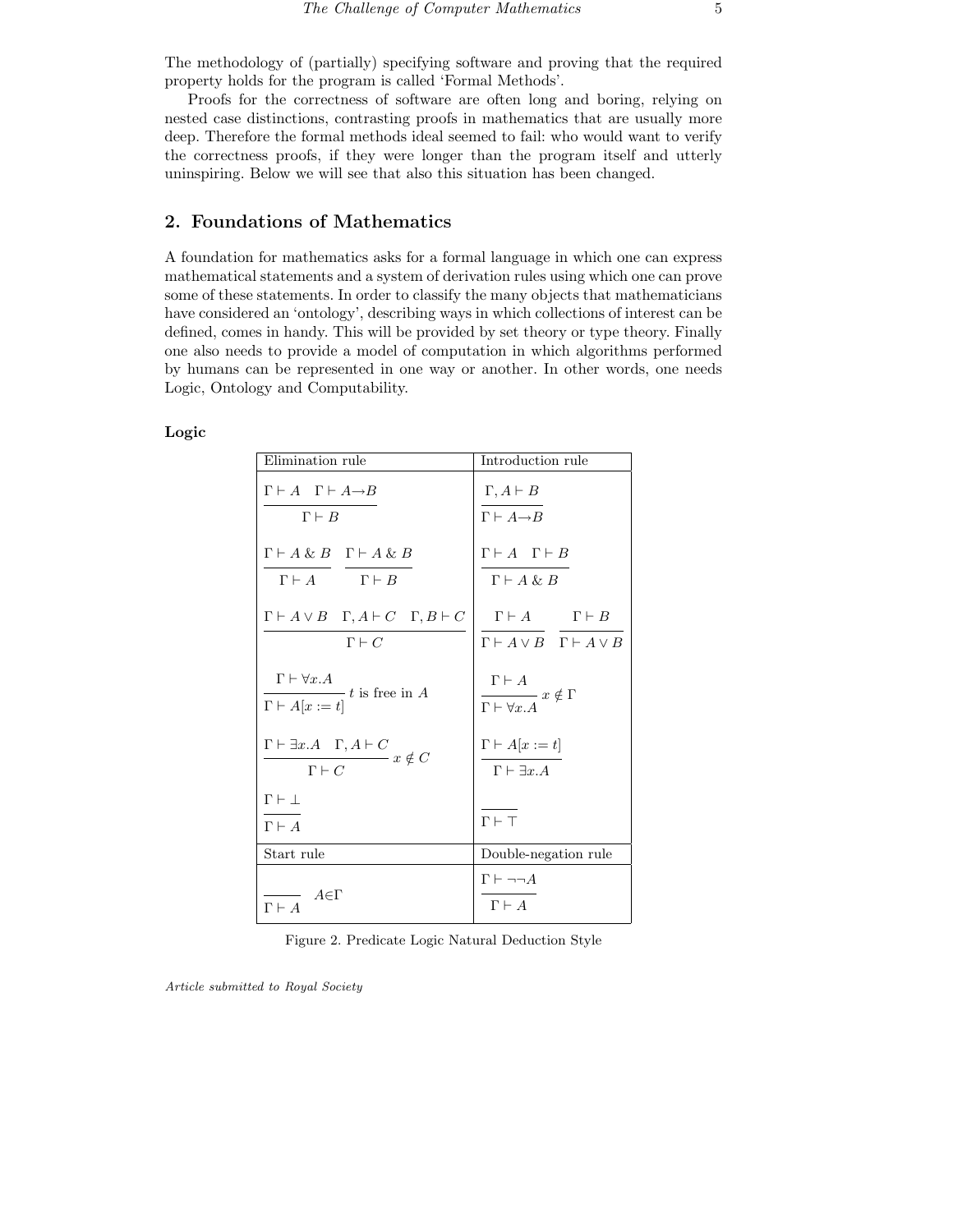Not only did Aristotle describe the axiomatic method, he also started the quest for logic. This is the endeavour to chart the logical steps needed in mathematical reasoning. He started a calculus for deductions. The system was primitive: not all connectives (and, or, implies, not, for all, exists) where treated, only monadic predicates, like  $P(n)$  'n is a prime number', and not binary ones, like  $R(n, m)$  $n < m$ , where considered. Nevertheless, the attempt to find rules sufficient for reasoning was quite daring.

The quest for logic, as needed for mathematical reasoning, was finished 2300 years later in Frege [1971]. Indeed, Gödel [1930] showed that Frege's system was complete (mathematically this was done already by Skolem [1922], but the result itself was not mentioned there). This means that from a set of hypotheses  $\Gamma$  a statement A can be derived iff in all structures  $\mathfrak A$  in which the hypotheses  $\Gamma$  hold, also the conclusion A holds.

A particular nice version of logic was given by Gentzen in 1934, see his collected papers [1969]. This system is presented in Figure 2. Some explanations are in place. The signs  $\rightarrow$ ,  $\&$ ,  $\vee$ ,  $\top$ ,  $\forall$ ,  $\exists$  stand for 'implies', 'and', 'or', 'true', 'for all' and 'exists', respectively.  $\neg A$  stands for 'not A' and is defined as  $A\rightarrow\perp$ , where  $\perp$  stands for a ('the') false statement (like 0=1). Γ stands for a set of statements and  $\Gamma \vdash A$  stands for 'from the set  $\Gamma$  the statement A is derivable'. A rule like

$$
\frac{\Gamma \vdash A \& B}{\Gamma \vdash A}
$$

has to be read as follows: 'If  $A \& B$  is derivable from  $\Gamma$ , then so is A.'

#### First-, second- and higher-order logic

The logic presented is first-order logic. It speaks about the element of a structure A (a set with some given operations and relations on it) and can quantify over the elements of this structure. In second-order logic one can quantify over subsets of the structure  $\mathfrak{A}$ , i.e. over  $\mathcal{P}(\mathfrak{A})$ . Then there is higher-order logic, that can quantify over each  $\mathcal{P}^n(\mathfrak{A})$ . In first-order logic one can distinguish the difference between continuity and uniform continuity of a given function (say on  $\mathbb{R}$ ).

$$
\forall x \in \mathbb{R} \,\forall \epsilon > 0 \,\exists \delta > 0 \,\forall y \in \mathbb{R} \,.\vert x - y \vert < \delta \ \Rightarrow \ \vert f(x) - f(y) \vert < \epsilon
$$

versus

$$
\forall \epsilon > 0 \,\exists \delta > 0 \,\forall x, y \in \mathbb{R}. |x - y| < \delta \Rightarrow |f(x) - f(y)| < \epsilon.
$$

Here  $\forall \epsilon > 0$ .... has to be translated to  $\forall \epsilon. [\epsilon > 0 \Rightarrow ...].$ 

In second-order logic one may express that an element  $x$  of a group  $G$  has torsion (a power of x is the unit element  $e$ ) without having the notion of natural number:

$$
\forall X \in \mathcal{P}(G). x \in X \& [\forall y \in X. (x \cdot y) \in X] \Rightarrow e \in X.
$$

This states that e belongs to the intersection of all subsets of  $G$  that contain  $x$  and that are closed under left-multiplication by  $x$ .

In higher-order logic one may state that there exists a non-trivial topology on  $\mathbb R$  that makes a given function  $f$  continuous:

 $\exists \mathcal{O} \in \mathcal{P}^2(\mathbb{R})$ . $\mathcal{O}$  is a non-trivial topology &  $\forall O \in \mathcal{O}$ .  $f^{-1}(O) \in \mathcal{O}$ .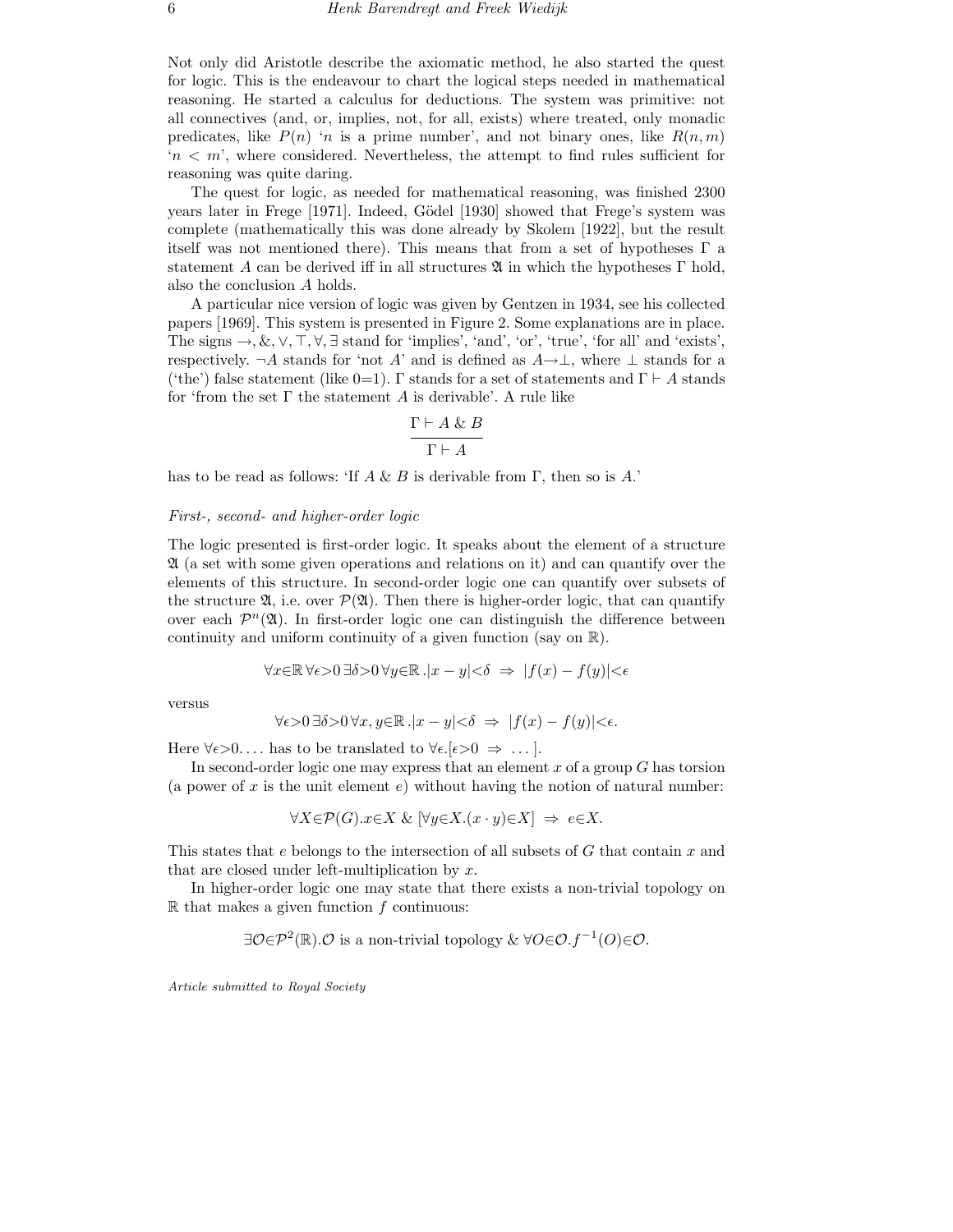Here  $\mathcal O$  is a non-trivial topology stands for

$$
\mathcal{O} \neq \mathcal{P}(\mathbb{R}) \& \mathbb{R} \in \mathcal{O} \& \\ \forall \mathcal{X} \in \mathcal{P}(\mathcal{O}).[\emptyset \neq \mathcal{X} \rightarrow \bigcup \mathcal{X} \in \mathcal{O}] \& \\ \forall X, Y \in \mathcal{O}.X \cap Y \in \mathcal{O}.
$$

#### Intuitionistic logic

Not long after the first complete formalisation of (first-order) logic was given by Frege, Brouwer criticised this system of 'classical logic'. It may promise an element when a statement like

 $\exists k.P(k)$ 

has been proved, but nevertheless it may not be the case that a *witness* is found, i.e. one may not know how to prove

$$
P(0), P(1), P(2), P(3), \ldots
$$

For example, this is the case for the statement

$$
P(x) := (x = 0 \& \text{ RH}) \lor (x = 1 \& \neg \text{RH}),
$$

where RH stands for the Riemann Hypothesis that can formulated in (Peano) Arithmetic. The only possible witnesses are 0 and 1. By classical logic RH  $\vee \neg RH$  holds. In the first case one can take  $x = 0$  and in the second case  $x = 1$ . Therefore one can prove  $\exists x.P(x)$ . One, however, cannot provide a witness, as  $P(0)$  can be proved only if the RH is proved and  $P(1)$  can be proved only if the RH is refuted. At present neither is the case. One may object that 'tomorrow' the RH may be settled. But then one can take another open problem instead of the RH, or an independent statement like a Gödel sentence G or the Continuum Hypothesis (if we are in set theory). A similar criticism can be addressed to provable statements of the form  $A \vee B$ . These can be provable, while neither A nor B can be proved.

Brouwer analysed that the law of excluded middle,  $A \vee \neg A$  is the cause of this unsatisfactory situation. He proposed to do mathematics without this 'unreliable' logical principle. In Heyting [1930] an alternative logic was formulated. For this logic one can show that

$$
\vdash A \lor B \ \Leftrightarrow \ \vdash A \text{ or } \vdash B,
$$

and similarly

$$
\vdash \exists x.P(x) \Leftrightarrow \vdash P(t), \text{ for some expression } t.
$$

Gentzen provided a convenient axiomatisation of both classical and intuitionistic logic. In Figure 2 the system of classical logic is given; if one leaves out the rule of double negation one obtains the system of intuitionistic logic.

#### Ontology

Ontology is the philosophical theory of 'existence'. Kant remarked that existence is not a predicate. He probably meant that in order to state that something exists we already must have it. Nevertheless we can state that there exists a triple  $(x, y, z)$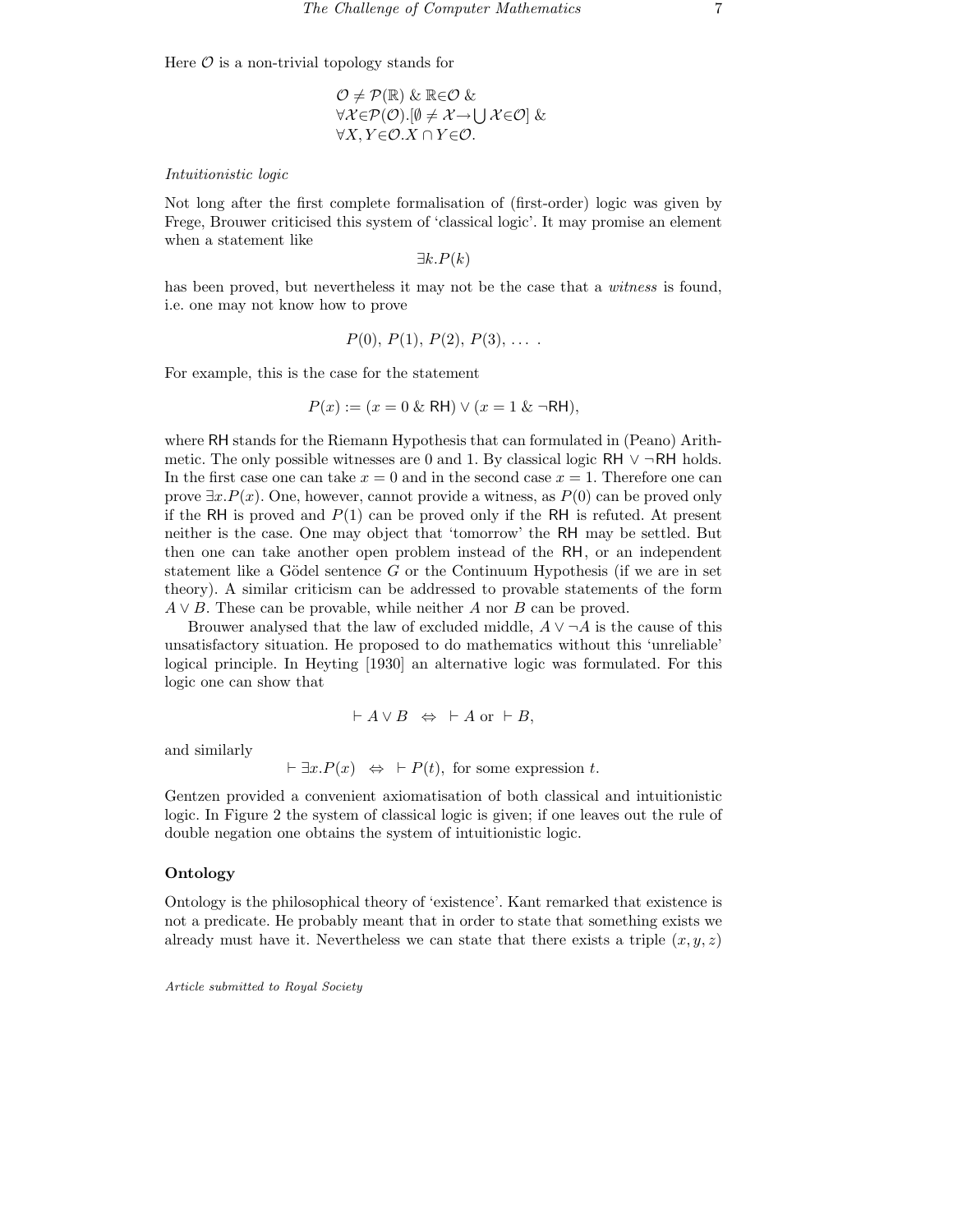of positive integers such that  $x^2 + y^2 = z^2$  (as Pythagoras knew), but not such that  $x^3 + y^3 = z^3$  (as Euler knew). Ontology in the foundations of mathematics focuses on collections of objects  $O$ , so that one may quantify over it (i.e. stating  $\forall x \in O.P(x)$ , or  $\exists x \in O.P(x)$ . Traditional mathematics only needed a few of these collections: number systems and geometric figures. From the 19-th century on a wealth of new spaces was needed and ample time was devoted to constructing these. Cantor (1845-1918) introduced set theory that has the virtue of bringing together all possible spaces within one framework. Actually this theory is rather strong and not all postulated principles are needed for the development of mathematics. An interesting alternative is type theory in which the notion of function is a first class object.

### Set Theory

Postulated are the following axioms of 'set existence':

|  |                                                       | (infinity)      |
|--|-------------------------------------------------------|-----------------|
|  | $a, b \mapsto \{a, b\}$                               | $(\text{pair})$ |
|  | $a \mapsto \cup a = \cup_{x \in a} x$                 | (union)         |
|  | $a \mapsto \{x \mid x \subseteq a\} = \mathcal{P}(a)$ | (powerset)      |
|  | $a \mapsto \{x \in a \mid P(a)\}\$                    | (comprehension) |
|  | $a \mapsto \{F(x) \mid x \in a\}$                     | (replacement)   |
|  |                                                       |                 |

These axioms have as intuitive interpretation the following. N is a set; if  $a, b$  are sets, then  $\{a, b\}$  is a set; ...; if P is a property over sets, then  $\{x \in a \mid P(x)\}\$ is a set; if for every x there is given a unique  $F(x)$  in some way or another, then  $\{F(x) | x \in a\}$ is a set. We will not spell out the way the above axioms have to be formulated and how  $P$  and  $F$  are given, but refer the reader to a textbook on axiomatic set theory, see Kunen [1983]. Also there are the axioms of 'set properties':

> $a = b \Leftrightarrow \forall x . [x \in a \Leftrightarrow x \in b]$  (extensionality)  $\forall a. [\exists x. x \in a] \Rightarrow \exists x. [x \in a \& \neg \exists y. y \in x \& y \in a]$  (foundation)

The axiom of extensionality states that a set is completely determined by its elements. The axiom of foundation is equivalent with the statement that every predicate P on sets is well-founded: if there is a witness x such that  $P(x)$  holds, then there is a minimal witness x. This means that  $P(x)$  but for no  $y \in x$  one has  $P(y)$ . Another way to state foundation:  $\forall a \exists f \in (\mathbb{N} \rightarrow a) \forall n \in \mathbb{N} \cdot f(n+1) \in f(n)$ .

#### Type Theory

Type Theory, coming in several variants, forms an alternative to set theory. Postulated are inductively defined data types with their recursively defined functions. Moreover types are closed under function spaces and dependent products. A type may be thought of as a set and that an element a belongs to type A is denoted by a : A. The difference with set theory is that in type theory an element has a unique type. Inductive types are given in the following examples (boolean, natural numbers, lists of elements of A, binary trees with natural numbers at the leafs).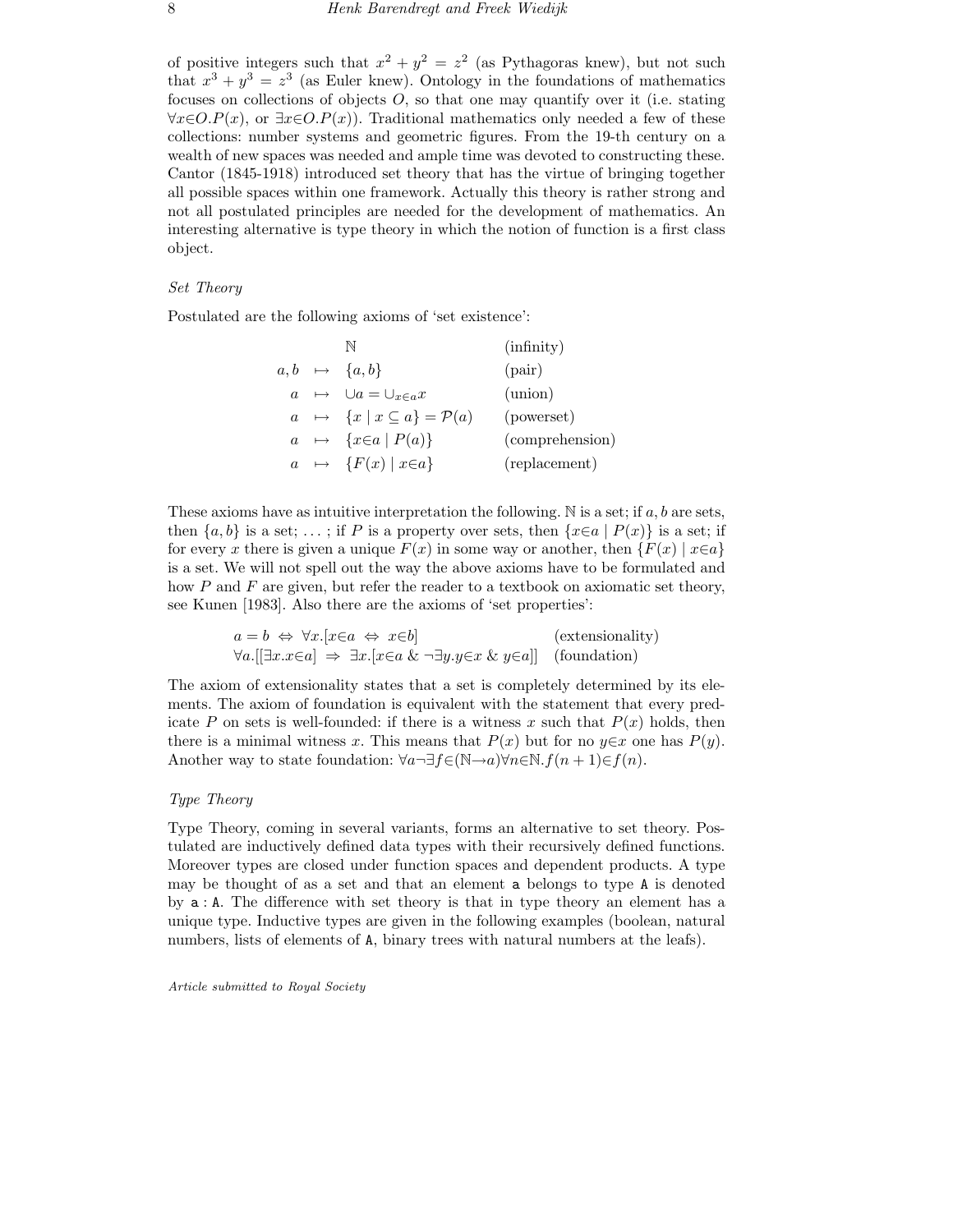|  | $bool := true:bool   false:bool$                 |
|--|--------------------------------------------------|
|  | nat $:=$ 0:nat $\mid$ S:nat->nat                 |
|  | $list_A := nil:list_A   cons:A->list_A->list_A$  |
|  | tree := leaf:nat->tree   branch:tree->tree->tree |
|  | $A \times B$ := pair:A->B->A $\times$ B          |
|  |                                                  |

These definitions should be read as follows. The only elements of bool are true, false. The elements of nat are freely generated from 0 and the unary 'constructor' S, obtaining  $0, S(0), S(S(0)), \ldots$  One writes for elements of nat  $1=S(0), 2=S(1),$ ... . A typical element of list nat is

 $\langle 1, 0, 2 \rangle = \text{cons}(1, \text{cons}(0, \text{cons}(2, \text{nil}))).$ 

A typical tree is

$$
\texttt{branch}(\texttt{leaf}(1),\texttt{branch}(\texttt{leaf}(0),\texttt{leaf}(2))) = \begin{picture}(2,0) \put(0,0) {\line(0,0){150}} \put(1,0) {\line(0,0){150}} \put(2,0) {\line(0,0){150}} \put(2,0) {\line(0,0){150}} \put(2,0) {\line(0,0){150}} \put(2,0) {\line(0,0){150}} \put(2,0) {\line(0,0){150}} \put(2,0) {\line(0,0){150}} \put(2,0) {\line(0,0){150}} \put(2,0) {\line(0,0){150}} \put(2,0) {\line(0,0){150}} \put(2,0) {\line(0,0){150}} \put(2,0) {\line(0,0){150}} \put(2,0) {\line(0,0){150}} \put(2,0) {\line(0,0){150}} \put(2,0) {\line(0,0){150}} \put(2,0) {\line(0,0){150}} \put(2,0) {\line(0,0){150}} \put(2,0) {\line(0,0){150}} \put(2,0) {\line(0,0){150}} \put(2,0) {\line(0,0){150}} \put(2,0) {\line(0,0){150}} \put(2,0) {\line(0,0){150}} \put(2,0) {\line(0,0){150}} \put(2,0) {\line(0,0){150}} \put(2,0) {\line(0,0){150}} \put(2,0) {\line(0,0){150}} \put(2,0) {\line(0,0){150}} \put(2,0) {\line(0,0){150}} \put(2,0) {\line(0,0){150}} \put(2,0) {\line(0,0){150}} \put(2,0) {\line(0,0){150}} \put(2,0) {\line(0,0){150}} \put(2,0) {\line(0,0){150}} \put(2,0) {\line(0,0){150}} \put(2,0) {\line(0,0){150}} \put(2,0) {\line(0,0){150}} \put(2,0) {\line(0,0){150}} \put(2,0) {\line(0,0){150}} \put(2,0) {\line(0,
$$

A typical element of  $A \times B$  is  $\langle a, b \rangle =$ pair $(a, b)$ , where a:A, b:B. Given types A,B, one may form the 'function-space' type A->B. There is the primitive operation of application: if  $f : A \rightarrow B$  and  $a : A$ , then  $f(a) : B$ . Conversely there is abstraction: if  $\mathbf{M}$ : B 'depends on' an  $\mathbf{a}$ : A (like  $\mathbf{a}^2 + \mathbf{a} + \mathbf{1}$  depends on  $\mathbf{a}$ : nat) one may form the function  $f:=(a\rightarrow M):(A-\geq B)$ . This function is denoted by  $\lambda a: A.M$  (function abstraction). For example this can be used to define composition: if  $f : A \rightarrow B, g : B \rightarrow C$ , then  $g \circ f := \lambda a : A.g(f(a)) : A \rightarrow C$ . Next to the formation of function space types there is the *dependent cartesian product*. If B is a type that depends on an  $a : A$ , then one may form  $\Pi$ **a** : **A.B.** One has (here  $B[a := t]$  denotes the result of substitution of t in B for a)

$$
\mathtt{f} : (\mathtt{I}\mathtt{I}\mathtt{a} : \mathtt{A}.\mathtt{B}), \mathtt{t} : \mathtt{A} \Rightarrow \mathtt{f}(\mathtt{t}) : \mathtt{B}[\mathtt{a} := \mathtt{t}].
$$

A typical example is  $B = A^{n}$  for n:nat. If  $f:(\text{In:nat}.A^{n})$ , then  $f(2n): A^{2n}$ . Type theories are particularly convenient to express intuitionistic mathematics. Type theories differ as to what dependent cartesian products and what inductive types are allowed, whether or not they are predicative, have 'powersets', the axiom of choice. See Martin-Löf [1984], Aczel and Rathjen [2001], Barendregt and Geuvers [2001] and Moerdijk and Palmgren [2002]. In Feferman [1998], Ch. 14, a type-free system (which can be seen as a system as a type system with just one type) is presented for predicative mathematics.

#### Computability

Mathematical algorithms are much older than mathematical proofs. They have been introduced in Egyptian-Babylonian-Chinese mathematics a long time before the notion of proofs. In spite of that, reflection over the notion of computability through algorithms has appeared much later, only about 80 years ago. The necessity came when Hilbert announced in 1900 his famous list of open problems. His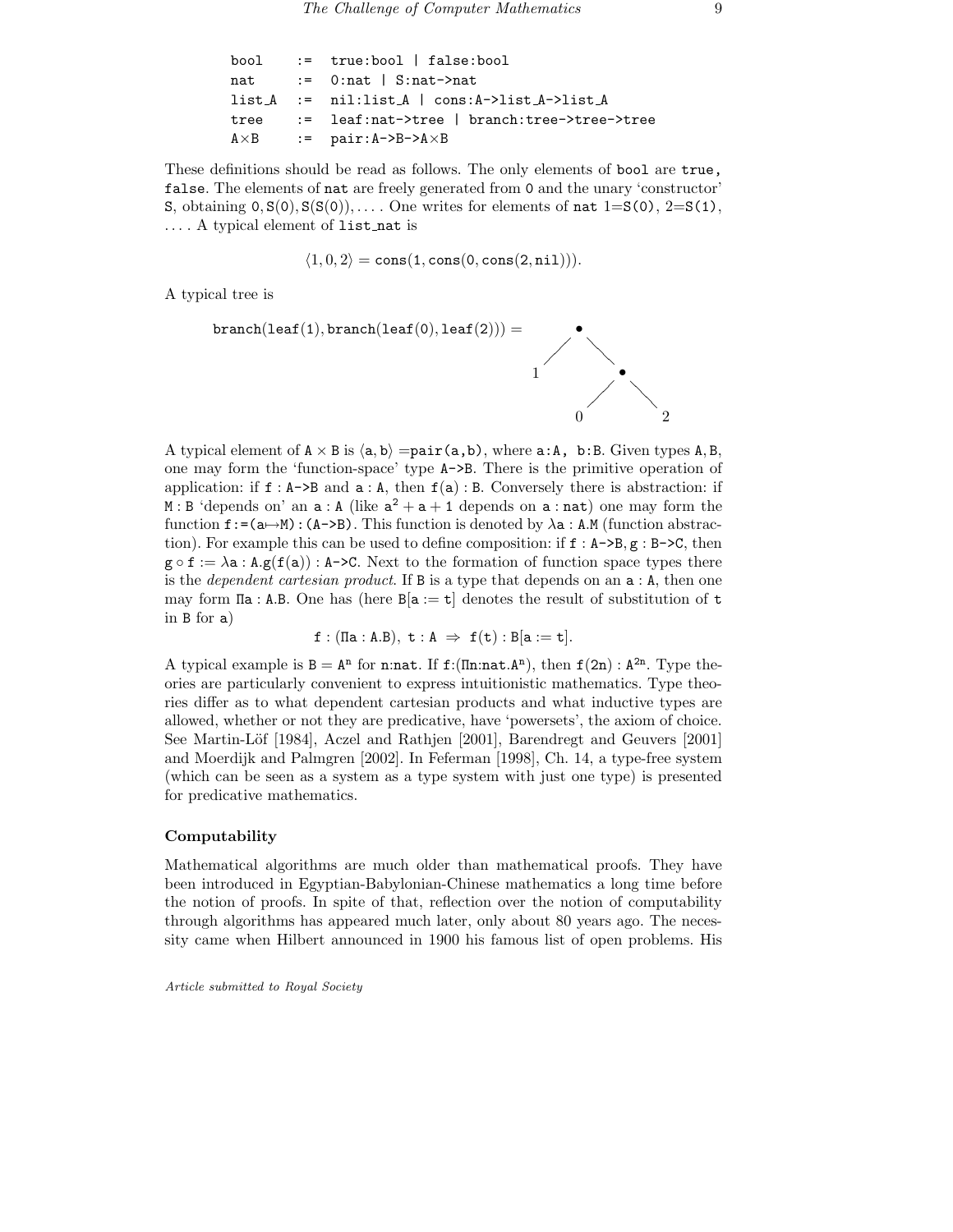10-th problem was the following.

"Given a Diophantine equation with any number of unknown quantities and with rational integral numerical coefficients: to devise a process according to which it can be determined by a finite number of operations whether the equation is solvable in rational integers†."

By a number a steps over a time interval of nearly 50 years, the final one by Matijasevic using the Fibonacci numbers, this problem was shown to be undecidable, see Davis [1973]. In order to be able to state such a result one needed to reflect over the notion of algorithmic computability.

Steps towards the formalisation of the notion of computability were done by Skolem, Hilbert, Gödel, Church and Turing. At first Hilbert [1926] (based on work by Grassmann, Dedekind, Peano and Skolem) introduced the primitive recursive functions over N by the following schemata‡.

| Z(x)                    | $=$ 0: |                                 |
|-------------------------|--------|---------------------------------|
| S(x)                    |        | $= x + 1;$                      |
| $P_k^n(x_1,\ldots,x_n)$ | $=$    | $x_k$ ;                         |
| $f(\vec{x},0)$          | $=$    | $g(\vec{x});$                   |
| $f(\vec{x}, y+1)$       | $=$    | $h(\vec{x}, y, f(\vec{x}, y)).$ |

Figure 3. The primitive recursive functions

It was shown by Sudan [1927] and Ackermann [1928] that not all computable functions were primitive recursive. Then Gödel (based on a suggestion of Herbrand) introduced the notion of totally defined computable functions¶, based on what is called nowadays Term Rewrite Systems, see Terese [2003]. This class of total computable functions can also be obtained by adding to the primitive recursive schemata the scheme of minimalisation  $(\mu y \dots)$  stands for 'the least y such that . . .), Kleene [1936].

$$
f(\vec{x}) = \mu y. [g(\vec{x}, y) = 0], \text{ provided that } \forall \vec{x} \exists y. g(\vec{x}, y) = 0.
$$

Finally it was realised that it is more natural to formalise computable partial functions. This was done by Church [1936] using lambda calculus, and Turing [1936] using what are now called Turing machines. The formalised computational models of Turing and Church later gave rise to the so-called imperative and functional programming styles. The first is more easy to be implemented, the second more easy to use and to show the correctness of the programs.

Both the computational models of Church and Turing have a description about as simple as that of the first-order predicate calculus. More simple is the computa-

† By 'rational integers' Hilbert just meant the set of integers Z. This problem is equivalent to the problem over N. The solvability of Diophantine equations over Q is still open.

‡ This definition scheme was generalised by Scott [1970] to inductive types. For example over the binary trees introduced above one can define a primitive recursive function mirror as follows.

> $mirror(leaf(n)) = leaf(n)$  $mirror(branch(t_1, t_2)) = branch(mirror(t_2), mirror(t_1))$

It mirrors the tree displayed above.

¶ Previously called (total) recursive functions.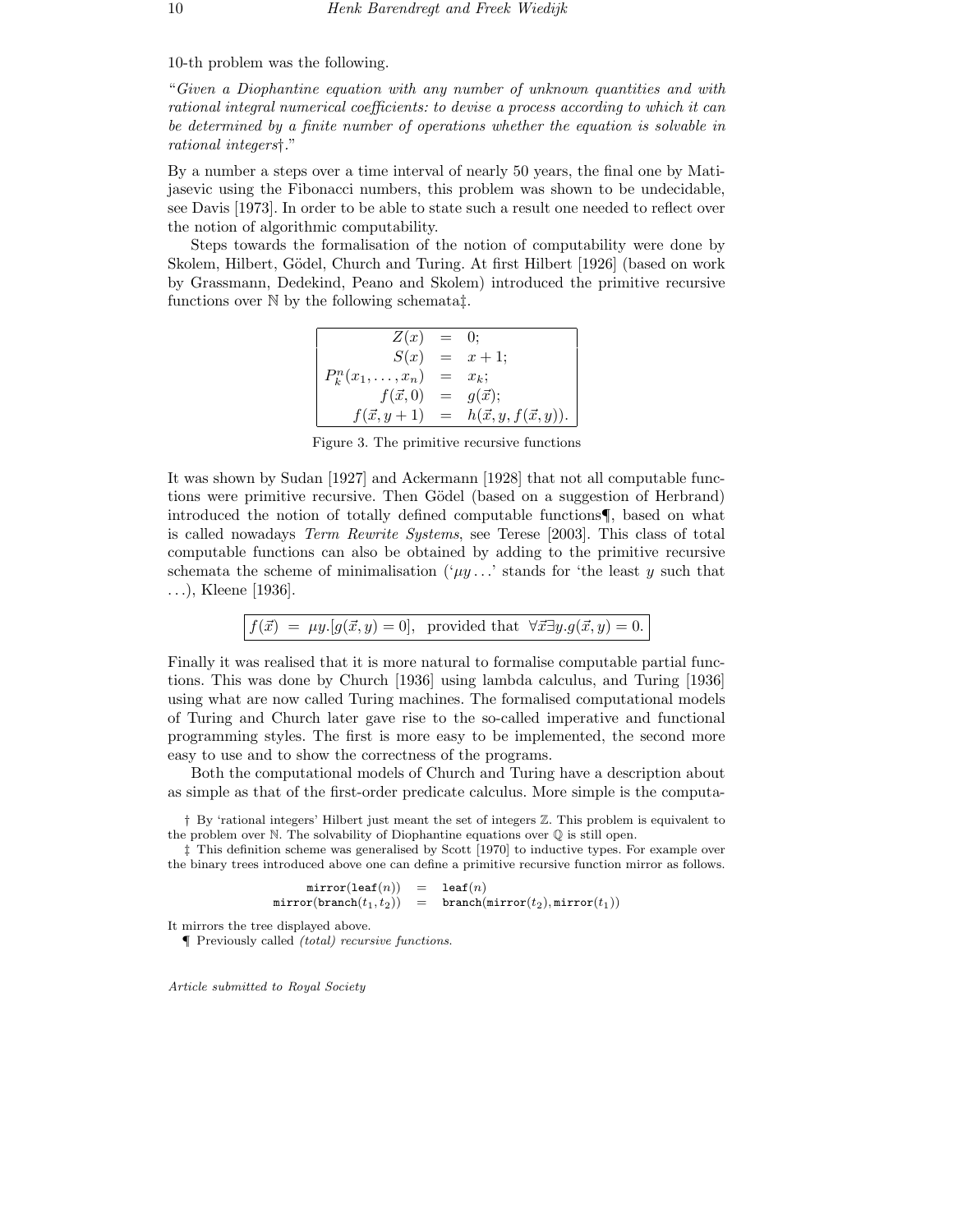tional model given in Schönfinkel [1924] that is also capturing all partial computable functions. It is a very simple example of a Term Rewrite System.

> $Sxyz = xz(yz)$  $Kxy = x$ Figure 4. CL Combinatory Logic

The system is based on terms built up from the constants K, S under a binary operation (application). Various forms of data (natural numbers, trees, etcetera) can be represented as K, S expressions. Operations on this represented data can be performed by other such expressions.

#### The Compactness of the Foundations

The study of the foundations of mathematics has achieved the following. The triple activity of defining, computing and reasoning can be described in each case by a small set of rules. This implies that it is decidable whether a (formalised) putative proof p (from a certain mathematical context) is indeed a proof of a given statement A (in that context). This is the basis of the technology of Computer Mathematics. For more on the relation between the foundational studies and Computer Mathematics, see Barendregt [2005].

## 3. Computer Mathematics

In systems for Computer Algebra one can deal with mathematical objects like  $\sqrt{2}$ with full precision. The idea is that this number is represented as a symbol, say  $\alpha$ , and that with this symbol one computes symbolically. One has  $\alpha^2 - 2 = 0$  but  $\alpha$  + 1 cannot be simplified. This can be done, since the computational rules for  $\sqrt{2}$ are known. In a vague sense  $\sqrt{2}$  is a 'computable object'. There are many other computable objects like expressions dealing with transcendental functions  $(e^x, \log x)$ and integration and differentiation.

In systems for Computer Mathematics, also called Mathematical Assistants, one can even represent non-computable objects. For example the set  $S$  of parameters for which a Diophantine equation is solvable. Also these can be represented on a computer. Again the non-computable object is represented by a symbol. This time one cannot simply compute whether a given number, say 7, belongs to S. Nevertheless one can state that it does and in some cases one may prove this. If one provides a proof of this fact, then that proof can be checked and one can add 7∈S to the database of known results and use it in subsequent reasoning. In short, although provability is undecidable, being a proof of a given statement is decidable and this is the basis of systems for Computer Mathematics. It has been the basis for informal mathematics as well.

One may wonder whether proofs verified by a computer are at all reliable. Indeed, many computer programs are faulty. It was emphasised by de Bruijn that in case of verification of proofs, there is an essential gain in reliability. Indeed a verifying program only needs to see whether in the putative proof the dozen of logical rules are always observed. Although the proof may have the size of several Megabytes, the verifying program can be small. This program then can be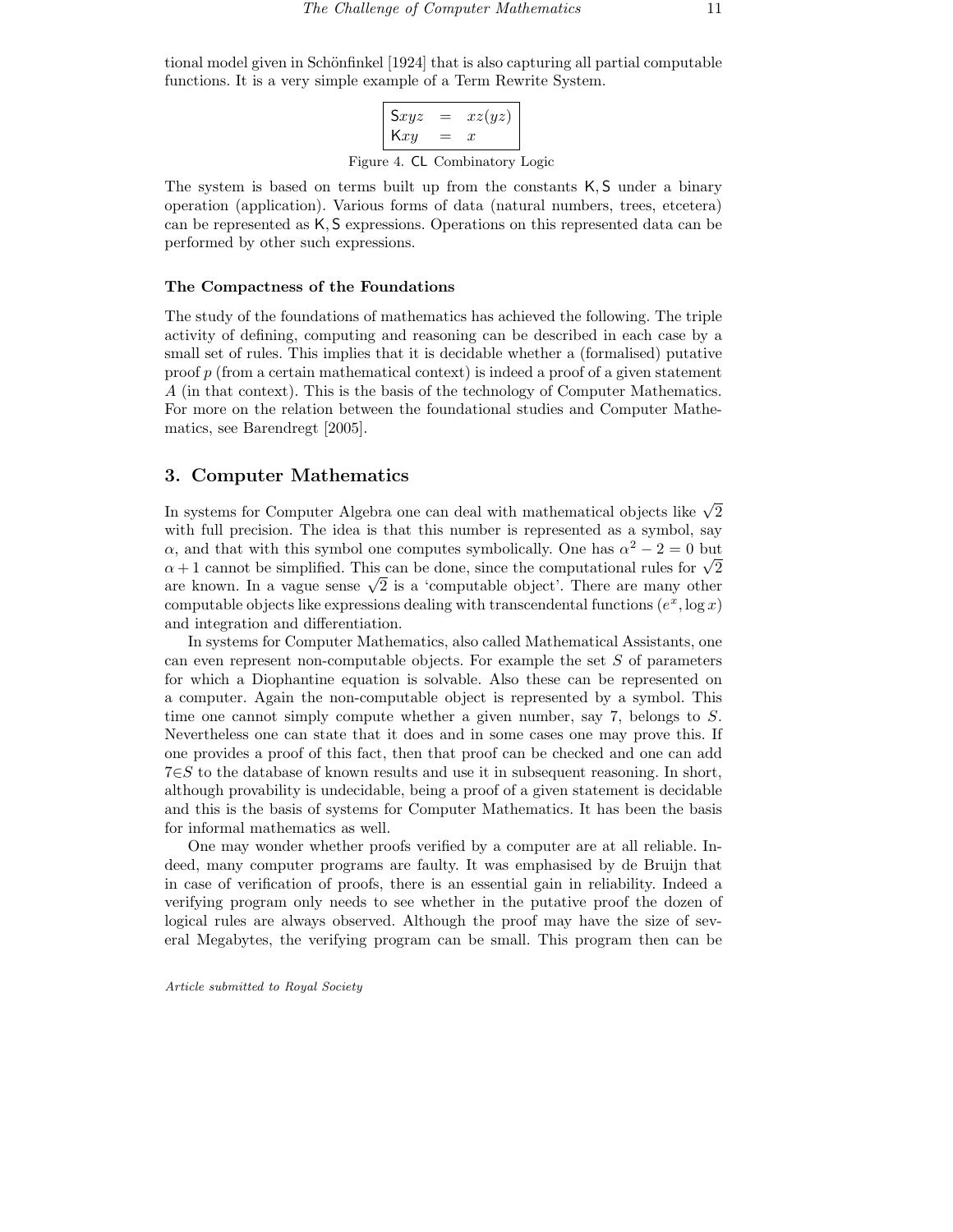inspected in the usual way by a mathematician or logician. If someone does not believe the statement that proof has been verified, one can do independent checking by a trusted proof-checking program. In order to do this one does need formal proofs of the statements. A Mathematical Assistant satisfying the possibility of independent checking by a small program is said to satisfy the de Bruijn criterion.

Of particular interest are proofs that essentially contain computations. This happens on all levels of complexity. In order to show that a linear transformation A on a finite dimensional vector space has a real eigenvalue one computes

$$
\det(A - \lambda I) = p(\lambda)
$$

and determines whether  $p(\lambda)$  has a real root. In order to show that a polynomial function F vanishes identically on some variety V, one computes a Groebner basis to determine whether F is contained in the ideal generated by the equations defining V, see Buchberger and Winkler [1998].

Although it is shown that provability in general is undecidable, for interesting particular cases the provability of statements may be reduced to computing. These form the decidable cases of the decision problem. This will help the Computer Mathematics considerably. Tarski [1951] showed that the theory of real closed fields (and hence elementary geometry) is decidable. An essential improvement was given by Collins [1975]. In Buchberger [1965] a method to decide membership of finitely generated ideals in certain polynomial rings was developed. For polynomials over R this can be done also by the Tarski-Collins method, but much less efficiently so. Moreover, 'Buchberger's algorithm' was optimised by e.g. Bachmair and Ganzinger [1994].

In order to show that the 4CT holds one checks 633 configurations are 'reducible', involving millions of cases, see Robertson et al. [1996]. How can such computations be verified? All these cases can be stylistically rendered as  $f(a) = b$ that needs to be verified. In order to do this one first needs to represent  $f$  in the formal system. One way to do this is to introduce a predicate  $P_f(x, y)$  such that for all  $a, b$  (say natural numbers) one has

$$
f(a) = b \Leftrightarrow \vdash P_f(\underline{a}, \underline{b}).
$$

Here  $\vdash'$  stands for provability. If e.g.  $a = 2$ , then  $\underline{a} = S(S(0))$ , a representation of the object 2 in the formal system†. In these languages algorithms are represented as so called 'logical programs', as happened also in Gödel [1931]. In other formal theories, notably those based on type theory, the language itself contains expressions for functions and the representing predicate has a particularly natural form

$$
P_f(x, y) := (F(x) = y).
$$

This is the representation of the algorithm in the style of functional programming. Of course this all is not enough. One also needs to prove that the computation is relevant. For example in the case of linear transformations one needs a formal proof of

$$
P_f(\underline{A}, \underline{0}) \leftrightarrow A
$$
 has an eigenvalue.

† For substantial computations one needs to introduce decimal (or binary) notation for numbers and prove that the operations on them are correctly defined. In the history of mathematics it was al-Khowârizmî (780-850) who did not introduce algorithms as the name suggests, but proved that the well-known basic operations on the decimal numbers are correctly taught.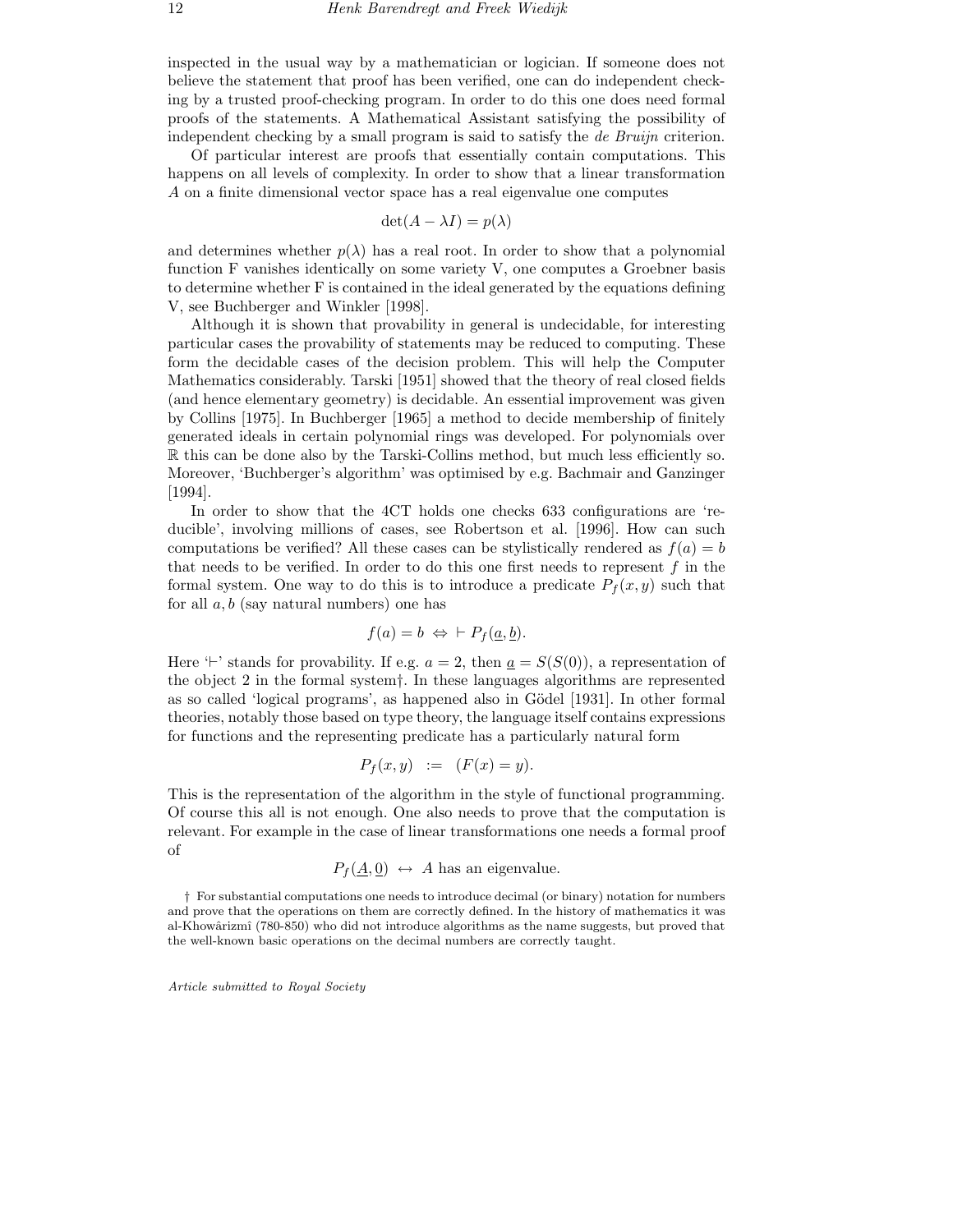But once this proof is given and verified one needs to check instances of  $P_f(\underline{a}, \underline{b})$ for  $f(a) = b$ .

There are two ways of doing this. In the first one the computation trace is produced and annotated by steps in the logical program  $P_f$  (respectively functional program  $F$ ). This produces a very long proof (in the order of the length of computation of  $f(a) = b$  that can be verified step by step. Since the resulting proofs become long, they are usually not stored, but only the local steps to be verified ('Does this follow from that and that?'). One therefore can refer to these as *ephemeral proofs*.

On the other hand there are systems in which proofs are fully stored for later use (like extraction of programs from them). These may be called *petrified proofs*. If systems with such proofs one often has adopted the Poincaré Principle. This principle states that for a certain class of equations  $t = s$  no proofs are needed, provided that their validity can be checked by an algorithm. This puts somewhat of a strain on the de Bruijn criterion requiring that the verifying program be simple. But since the basic steps in a universal computational model are simple, this is justifiable.

## 4. The Nature of the Challenge

#### State of the Art: Effort and Space

Currently there are not many people who formalise mathematics with the computer, but that does not mean that the field of Computer Mathematics is not yet mature. The full formalisation of all of undergraduate university mathematics is within reach of current technology. Formalising on that level will be labour-intensive, but it will not need any advances in proof assistant technology.



Figure 5. Some systems for Computer Mathematics

To give an indication of how much work is needed for formalisation, we estimate that it takes approximately one work-week (five work-days of eight work-hours) to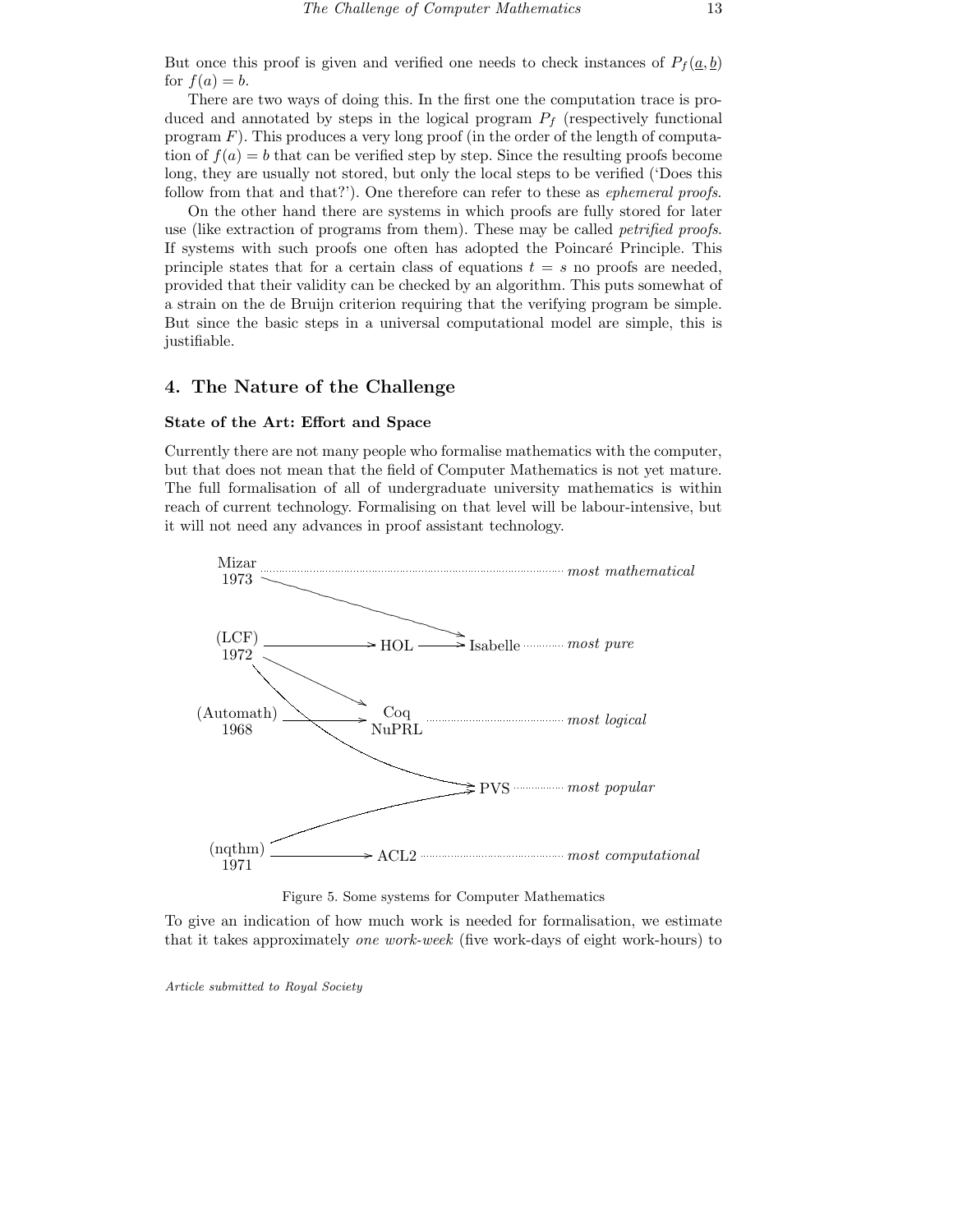formalise one page from an undergraduate mathematics textbook. This measure for some people is surprisingly low, while for others it is surprisingly high. Some people think it is impossible to formalise a non-trivial theorem in full detail all the way down to the axioms, and this measure shows that they are wrong. On the other hand it takes much longer to formalise a proof than it takes to write a good informal version of it (this takes about half a workday per page: which is a factor of ten smaller).

One can also compare the formal version of a mathematical proof with the corresponding informal—'traditional'—way of presenting that proof. We investigated in Wiedijk [2000] that a file containing a full formalisation of a mathematical theory is approximately four times as long as the L<sup>A</sup>TEX source of the informal presentation. We call this factor the *de Bruijn factor*, as de Bruijn claimed that this ratio is a constant, which does not change when one proceeds in formalising a mathematical theory.

#### State of the Art: Systems

In Fig. 5 some contemporary systems for Computer Mathematics that are especially suited for the formalisation of mathematical proof are presented. On the left in this diagram there are the four 'prehistoric' systems that started the subject in the early seventies (three of those systems are no longer actively being used and have their names in parentheses). These systems differed in the amount of automated help that they gave to their users when doing proofs. At one extreme there was the Automath system of de Bruijn, that had no automation whatsoever: all the details of the proofs had to be provided by the user of the system himself (it is surprising how far one still can get in such a system). At the other extreme there was the nqthm system also known as the Boyer-Moore prover—which fully automatically tries to prove the lemmas that the user of the system puts to it. In between these two extremes there was the LCF system, which implemented an interesting compromise. The user of this system was in control of the proof, but could make use of the automation of so-called tactics which tried to do part of the proof automatically. As will be apparent from this diagram the LCF system was quite influential.

The seven systems in this diagram are those contemporary Proof Assistants in which a significant body of mathematics has been formalised. To give some impression of the 'flavour' of those systems we have put a superficial characterisation in the right margin. See <http://www.cs.ru.nl/~freek/digimath/> for the webaddresses with information on these systems. The ontologies on which these systems are based are as follows.

| <b>Systems</b> | <b>Basis</b>                               |
|----------------|--------------------------------------------|
| Mizar          | Set Theory                                 |
| $Coq$ , NuPRL  | Intuitionistic Type Theory                 |
| HOL, Isabelle  | Higher Order Logic                         |
| <b>PVS</b>     | Higher Order Logic with predicate subtypes |
| ACL2           | Primitive Recursive Arithmetic             |

Figure 6. Foundational bases for Systems of Computer Mathematics

All of these systems (with the exception of Automath and Mizar) were primarily motivated by computer science applications. Being able to prove algorithms and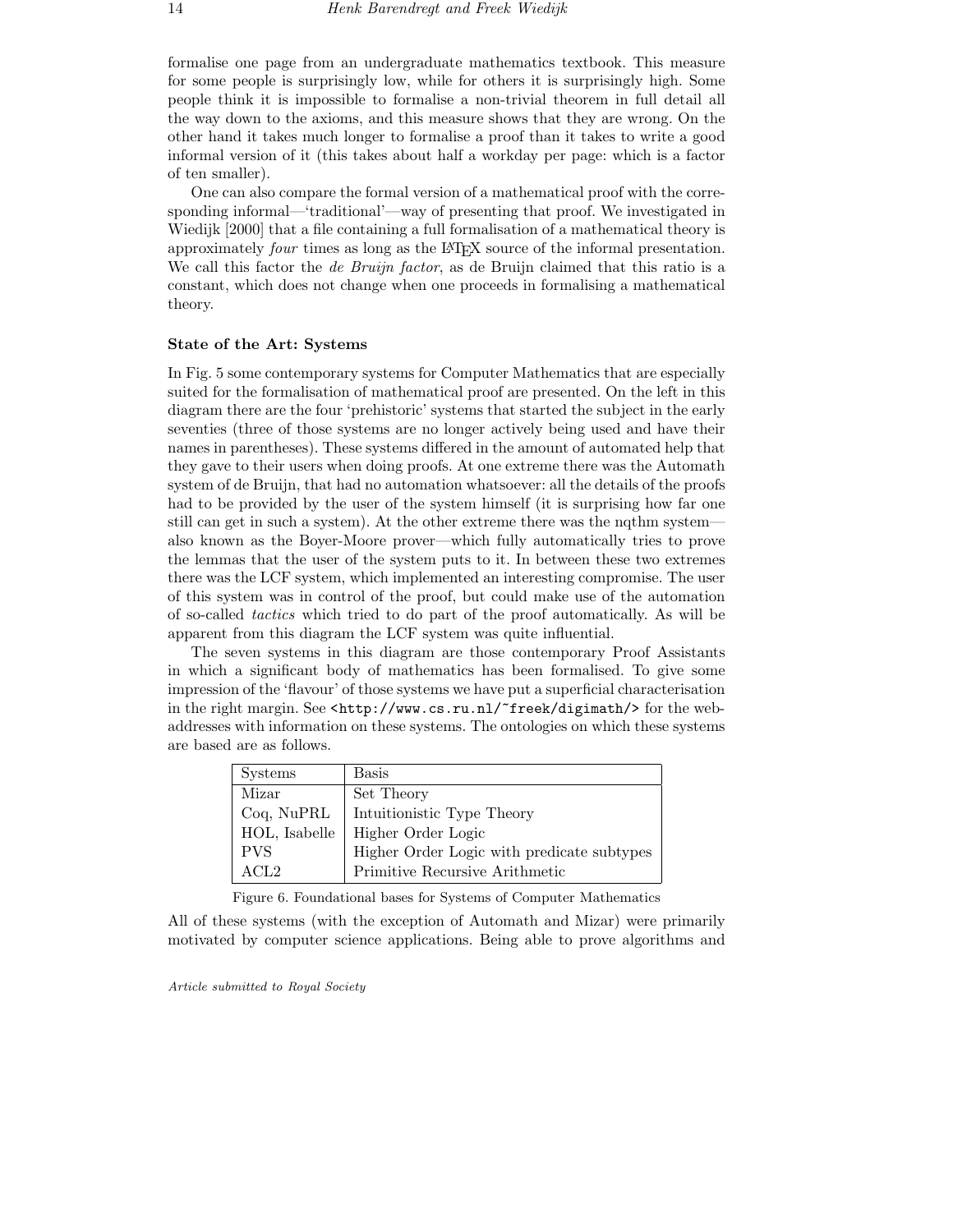systems correct is at the moment the main driving force for the development of Proof Assistants. This is an extremely exciting area of research. Currently, people who have experience with programming 'know' that serious programs without bugs are impossible. However, we think that eventually the technology of Computer Mathematics will evolve into a methodology that will change this perception. Then a bug free program will be as normal as a 'bug free' formalised proof is for us who do formal mathematics.

When one starts applying the technique to mathematics, one may be struck when finishing a formalisation. Usually one needs to go over a proof when it is finished, to make sure one really has understood everything and made no mistakes. But with a formalisation that phase is not needed anymore. One can even finish a proof before one has fully understood it! The feeling in that case is not unlike trying to take another step on a staircase which turns out not be there.

On the other hand when one returns from formalisation to 'normal' programming, it feels as if a safety net has been removed. One can then write down incorrect things again, without it being noticed by the system!

| Theorem                                | System                |
|----------------------------------------|-----------------------|
| Hahn-Banach Theorem                    | Mizar, ALF†, Isabelle |
| Law of Quadratic Reciprocity           | nqthm, Isabelle       |
| Gödel's First Incompleteness Theorem   | ngthm, Coq            |
| Correctness of Buchberger's Algorithm  | Agda†, $Coq$          |
| Fundamental Theorem of Galois theory   | Lego <sup>†</sup>     |
| Fundamental Theorem of Calculus        | many systems          |
| Fundamental Theorem of Algebra         | Mizar, HOL, Coq       |
| Bertrand's Postulate                   | HOL, Coq              |
| Prime Number Theorem                   | Isabelle              |
| <i>Textbook on Continuous Lattices</i> | Mizar                 |

Figure 7. Formalised mathematics

A currently less successful application of Proof Assistants, but one which in the long run will turn out to be even more important than verification in computer science, is the application of Proof Assistants to mathematics. The QED manifesto, see Boyer et al. [1994], gives a lucid description of how this might develop. We believe that when later generations look back at the development of mathematics one will recognise four important steps: (1) the Egyptian-Babylonian-Chinese phase, in which correct computations were made, without proofs; (2) the ancient Greeks with the development of 'proof';  $(3)$  the end of the nineteenth century when mathematics became 'rigorous'; (4) the present, when mathematics (supported by computer) finally becomes fully precise and fully transparent.

To show what current technology is able to do, we list some theorems that have been formalised already in Fig. 7. Clearly the technology has not yet reached 'the research frontier', but the theorems that can be formalised are not exactly trivial either.

The formalisations that are listed in this table are much like computer programs. To give an indication of the size of these formalisations: the Isabelle formalisation of

† The ALF and Lego systems are Proof Assistants from the Automath/Coq/NuPRL tradition that are no longer in use. Agda is the successor of ALF: it is related to Automath but not to LCF.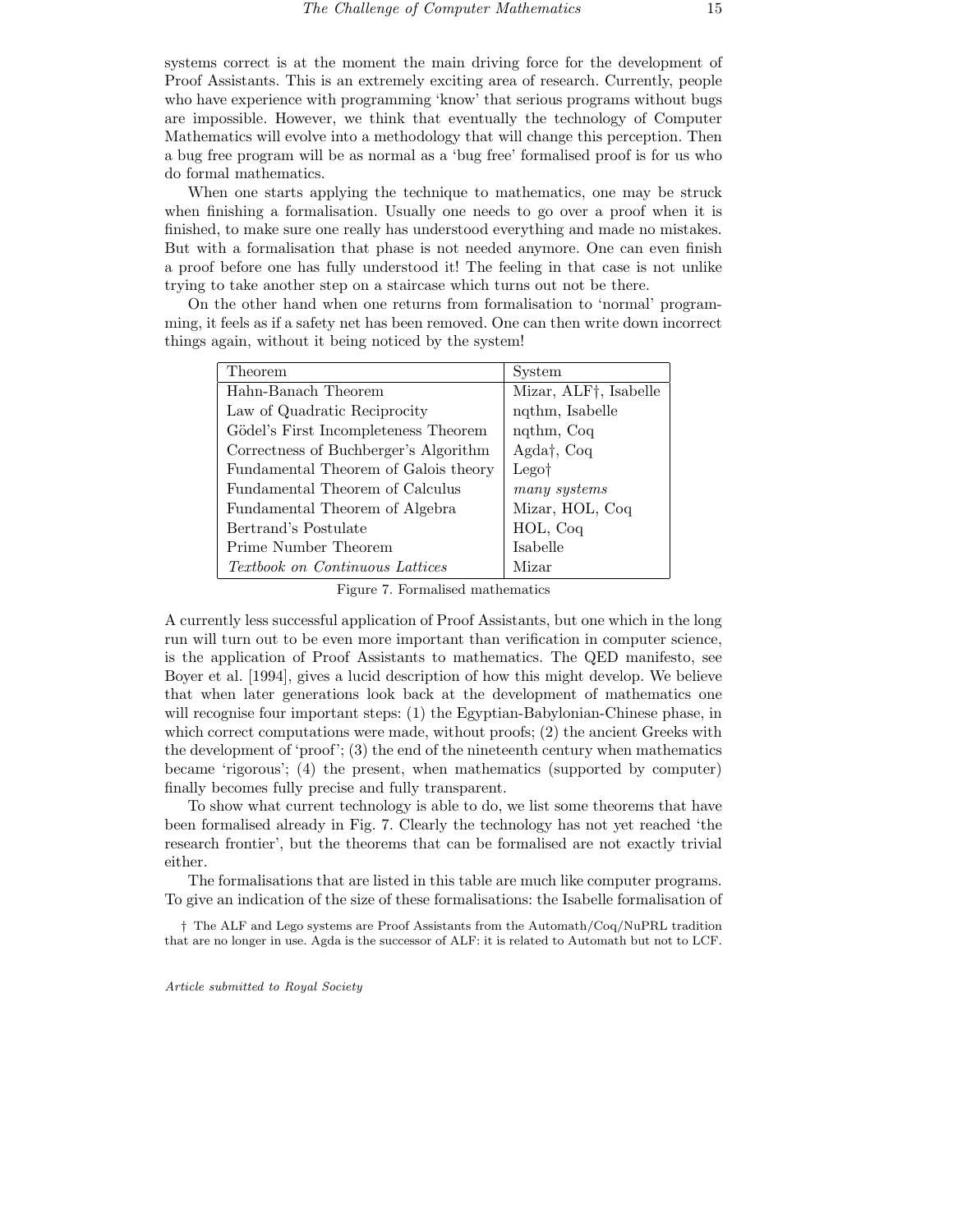the Prime Number Theorem by Avigad and others consists of 44 files that together take 998 kilobytes in almost thirty thousand lines of 'code'.

#### What is needed?

Today no mathematician uses a Proof Assistant for checking or developing new work. We believe that in the coming decennia this will change (although we do not know exactly how long it will take). We now will list some properties that a system for Computer Mathematics should have before this will happen.

#### Mathematical style

In the current proof assistants the mathematics does not resemble traditional mathematics very much. This holds both for the statements as well as for the proofs. As an example consider the following statement:

$$
\lim_{x \to x_0} f(x) + g(x) = \lim_{x \to x_0} f(x) + \lim_{x \to x_0} g(x)
$$

In the HOL system this statement is called LIM\_ADD, and there it reads†

If g 1 m. (f 
$$
\rightarrow
$$
 1)(x0) / \ (g  $\rightarrow$  m)(x0) ==  
\n((\x. f(x) + g(x))  $\rightarrow$  (1 + m))(x0)

This does not match the LAT<sub>EX</sub> version of the statement. (The technical reason for this is that as HOL does not support partial functions, the limit operator is represented as a relation instead of as a function.)

In the Mizar library the statement is called LIMFUNC3:37, and there it reads (where for clarity we replaced parts of the statement by ellipses):

$$
\dots \implies \dots \&
$$
  
lim(f + g, x0) = lim(f, x0) + lim(g, x0)

Again this does not resemble the informal version of the statement. (Here the reason is that Mizar does not support binders, and therefore the limit operator cannot bind the limit variable. Therefore the functions  $f$  and  $g$  have to be added instead of the function values  $f(x)$  and  $q(x)$ .

Clearly unless a system can accept this statement written similar to

... 
$$
\Rightarrow \lim(x - \ge 0, f(x) + g(x)) =
$$
  
\n $\lim(x - \ge 0, f(x)) + \lim(x - \ge x0, g(x))$ 

mathematicians will not be very much inclined to use it.

While in most current systems the statements themselves do not look much like their informal counterparts, for the proofs it is even worse. The main exceptions to this are the Mizar language, and the Isar language for the Isabelle system. We call these two proof languages mathematical modes. As an example, this is what a proof looks like in the Coq system:

† Here '!' stands for '∀'.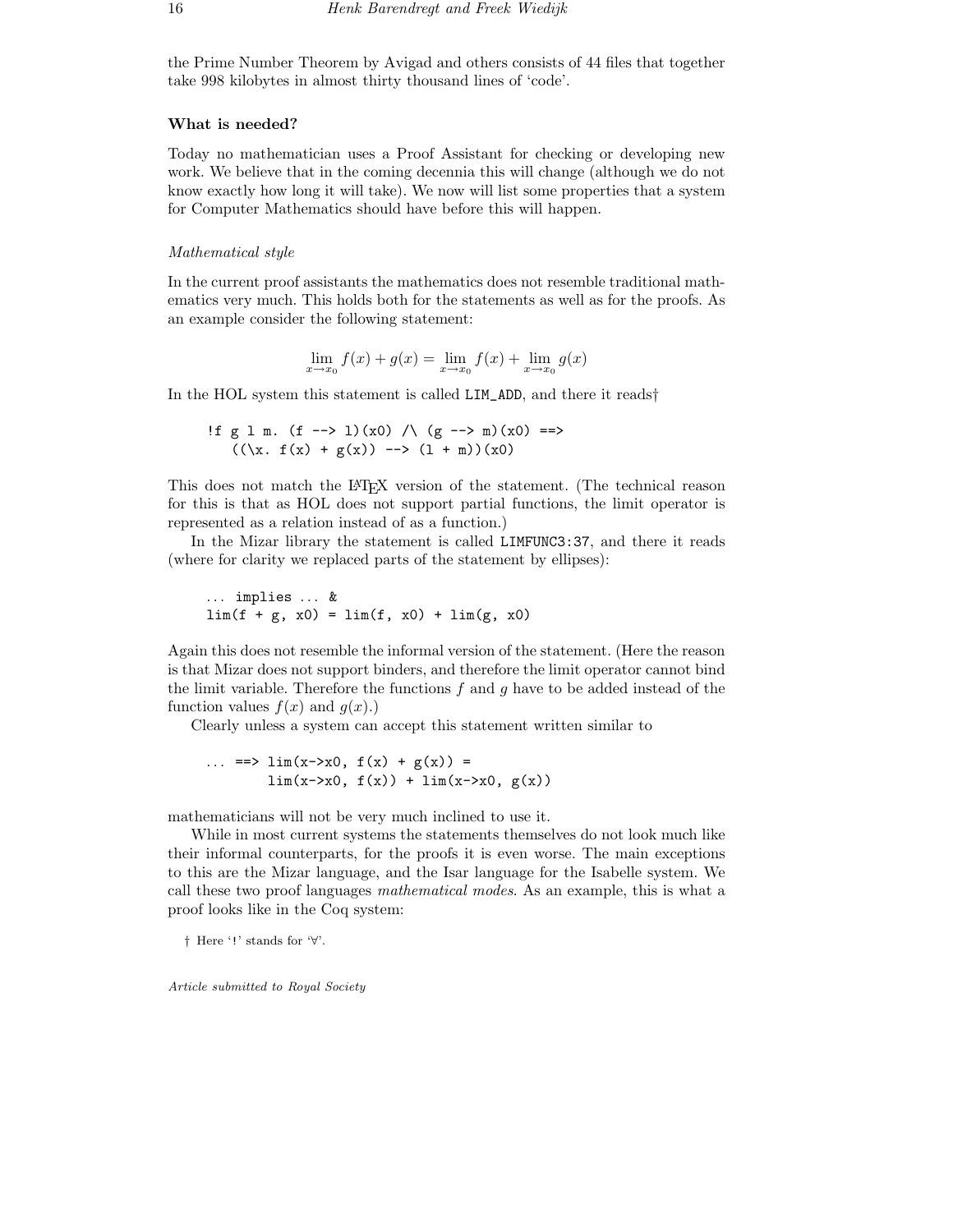```
intros; unfold limit1_in; unfold limit_in; simpl;
intros; elim (H (eps * / 2) (eps2_Rgt_R0 eps H1));
elim (H0 (eps * / 2) (eps2_Rgt_R0 eps H1)); simpl;
clear H H0; intros; elim H; elim H0; clear H H0; intros;
split with (Rmin x1 x); split.
exact (Rmin_Rgt_r x1 x 0 (conj H H2)).
intros; elim H4; clear H4; intros;
cut (R_dist (f x2) 1 + R_dist (g x2) 1' < eps).
cut (R_dist (f x2 + g x2) (1 + 1') <= R_dist (f x2) 1 + R_dist (g x2) 1').
exact (Rle_l t_{trans} = - ).
exact (R\_dist\_plus _ - _ - ).
elim (Rmin_Rgt_l x1 x (R_dist x2 x0) H5); clear H5; intros.
generalize (H3 x2 (conj H4 H6)); generalize (H0 x2 (conj H4 H5)); intros;
replace eps with (eps * / 2 + eps * / 2).
exact (Rplus_lt_{compat} _ _ _ H7 H8).
exact (eps2 eps).
```
Not even a Coq specialist will be able to understand what is going on in this proof without studying it closely with the aid of a computer. It will be clear why we think that having a mathematical mode is essential for a system to be attractive to working mathematicians.

#### Library

The most important part of a proof assistant is its library of pre-proved lemmas. If one looks which systems are useful for doing formal mathematics, then those are exactly the systems with a good library. Using an average system with a good library is painful but doable. Using an excellent system without a library is not. The bigger the library, the more mathematics one can deal with in a reasonable time.

As an example, in Nijmegen we formalised a proof of the Fundamental Theorem of Algebra (see Geuvers et al. [2001]) and it took a team of three people two years. At the same time Harrison formalised the same theorem all by himself (as described in Harrison [2001]) and it only took him a few days. The main difference which explains this huge difference in effort needed, is that he already had an extensive library while in Nijmegen we had not.†

#### Decision procedures

One might imagine that the computer can help mathematicians find proofs. However *automated theorem proving* is surprisingly weak when it comes to finding proofs that are interesting to human mathematics. Worse, if one takes an existing informal textbook proof, and considers the gaps between the steps in that proof as 'proof obligations', then a general purpose theorem prover often will not even be able to find proofs for those.

For this reason Shankar, whose group is developing PVS, emphasised that rather than the use of general automated theorem provers the *decision procedures*, which

† Another difference was that in Nijmegen we formalised an intuitionistic proof, while Harrison formalised a classical proof. But when analysing the formalisations, it turned out that this was not the main reason for the difference in work needed.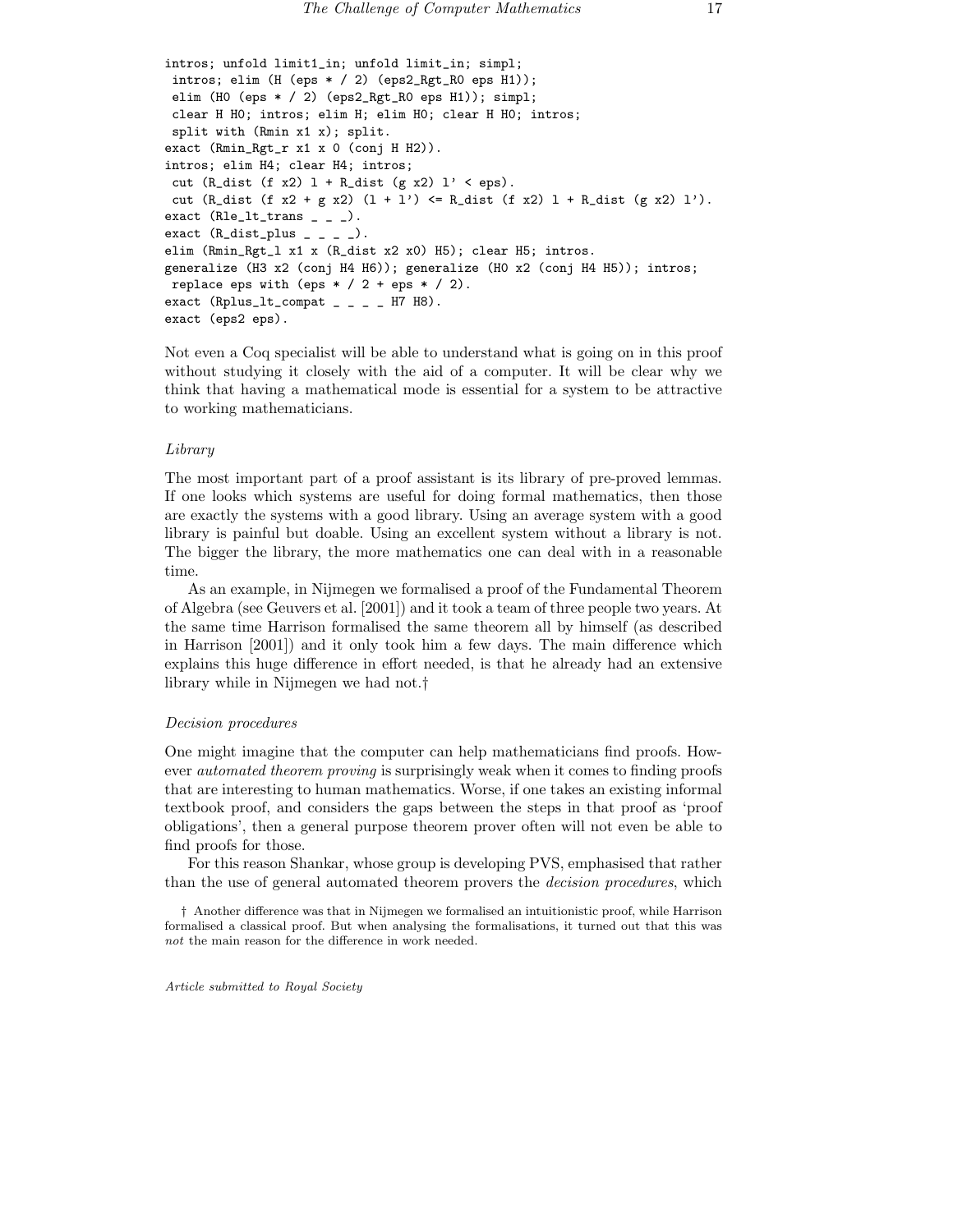can only solve one very specific task, are important as they will always be able to solve problems in a short time. In fact Shankar claims that the big success of PVS is mainly due to the fact that it has the best decision procedures of all the systems, and combines those well.

Our view on automating Computer Mathematics is that a proof is something like an iceberg. When considering all details of the proof, a human mathematician will not even be consciously aware of the majority of those, just like an iceberg is 90% under water. What is written in papers and communicated in lectures is only the 10% of the proof (or even less) which is present in the consciousness of the mathematician. We think that the automation of a system for Computer Mathematics should provide exactly those unconscious steps in the proof. (There is a risk of having the computer provide too many steps so that we will not understand anymore what it is doing, and then we will not be able to guide the proof any longer.)

#### Support for reasoning with gaps

The manner in which proof assistants are generally being used today is that the whole formalisation is completed all the way to the axioms of the system. This is for a good reason: it turns out that it is very difficult to write down fully correct formal statements without having the computer help 'debug' the statements by requiring to formalise the proofs. If one starts a formalisation by first writing down a global sketch of a theory, then when filling in the actual formal proofs, it often turns out that some of those statements are not provable after all!

However, if one just wants to use a Proof Assistant to order one's thoughts, or to communicate something to another mathematician, then fully working out all proofs is just not practical. In that case one would like to just give a sketch of the proof inside the formal system, as described in Wiedijk [2004]. The current Proof Assistants do not support this way of working very well.

In Lamport [1995] a proof style is described in which proofs are incrementally developed by *refining* steps in the proof into more detailed steps. Although that paper does not talk about proofs in the computer, and although we are not sure that the specific proof display format that is advocated in that paper is optimal, it is clear that this style of working should be supported by systems for Computer Mathematics, if they are to be acceptable to mathematicians.

## 5. Romantic vs. Cool Mathematics

After the initial proposals of the possibility of computer mathematics many mathematicians protested on emotional grounds. "Proofs should be survey-able in our mind", was and still is an often heard objection. We call this the romantic attitude towards mathematics. There is another style, cool mathematics, that is verified by a computer. The situation may be compared to that in biology. In romantic biology, based on the human eye, one is concerned with flowers and butterflies. In cool biology, based on the microscope, an extension of our eyes, one is concerned with cells. There is even super-cool molecular biology, based on electron microscopes. By now we know very well that these latter forms of biology are vital and essential and have a romanticism of their own. Similarly, we expect that cool proofs in mathematics will eventually lead to romantic proofs based on these. In comparison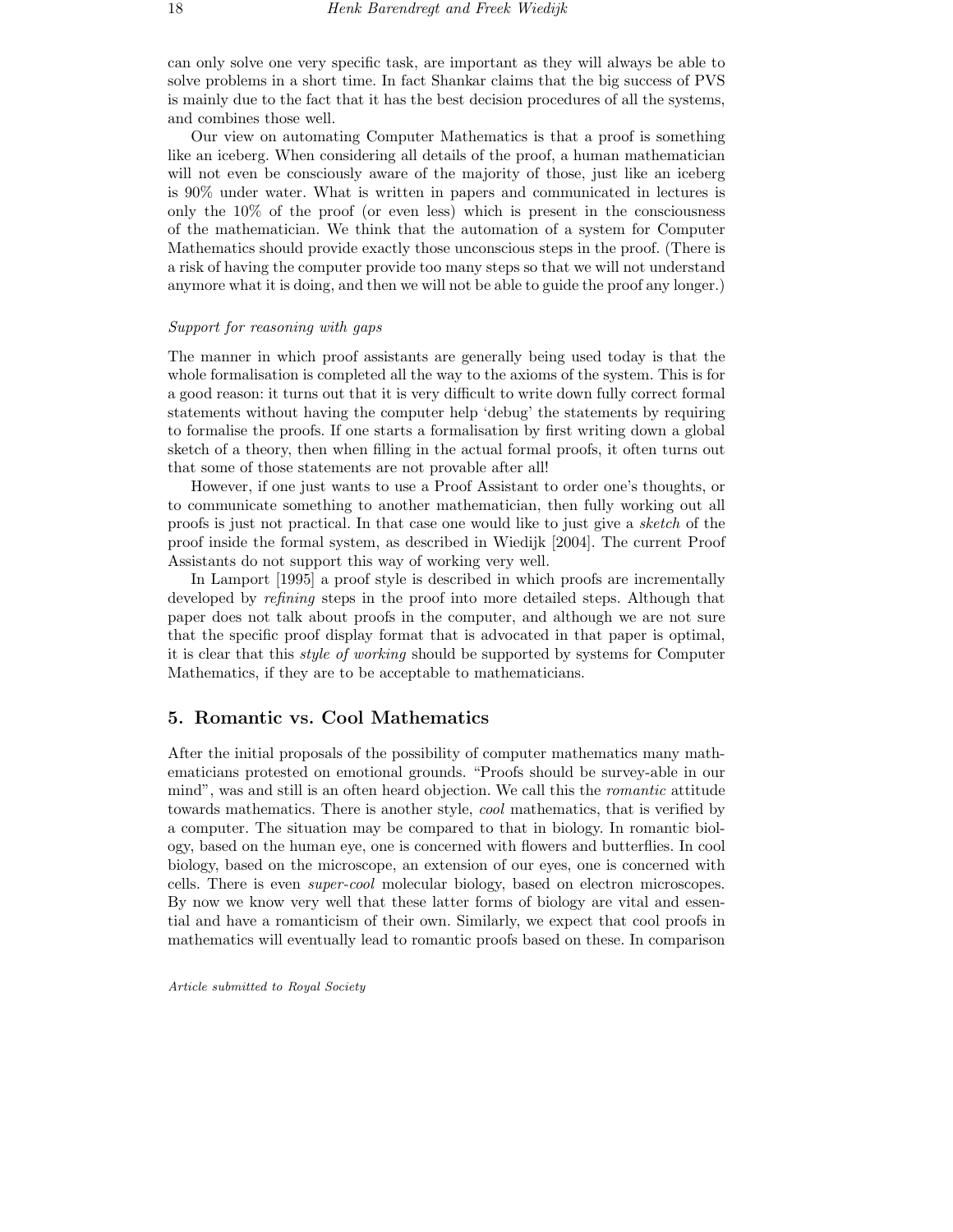with biology there is also super-cool mathematics, checked by a computer, with a program this time not checked by the human mind, but checked by a computer in the cool way. An application of this kind of boot-strap will soon be published: the fully formalised proof of the Four Colour Theorem checked by a special fast version of Coq, not satisfying the de Bruijn criterion but checked by the slower version of Coq, which is checked by human mind. These kinds of theorems with long proof seem exceptional, but they are not. From the undecidability of provability it follows trivially that there will be relatively short statements with arbitrarily long proofs†.

We foresee that the future *cool* proofs will have *romantic* consequences and moreover that Computer Mathematics will have viable applications.

## References

- Ackermann, W. [1928]. Zum Hilbertschen Aufbau der reellen Zahlen, Mathematische Annalen 99, pp. 118-133.
- Aczel, P. and M. Rathien [2001]. Notes on constructive set theory, Technical report, Institut Mittag-Leffler. URL: <http://www.ml.kva.se/preprints/meta/AczelMon\_Sep\_ 24\_09\_16\_56.rdf.html>%.
- Appel, K. and W. Haken [1977a]. Every planar map is four colorable. part I. Discharging, *Illinois J. Math.* **21**, pp. 429–490.
- Appel, K. and W. Haken [1977b]. Every planar map is four colorable. part II. Reducibility, Illinois J. Math.  $21$ , pp. 491–567.
- Aschbacher, M. [2004]. The Status of the Classification of the Finite Simple Groups, Mathematical Monthly  $51(7)$ , pp. 736–740.
- Bachmair, Leo and Harald Ganzinger [1994]. Buchberger's algorithm: a constraint-based completion procedure, Constraints in computational logics (Munich, 1994), Lecture Notes in Comput. Sci. 845, Springer, Berlin, pp. 285–301.
- Barendregt, H. [2005]. Foundations of Mathematics from the Perspective of Computer Verification, Mathematics, Computer Science, Logic - A Never Ending Story, Springer Verlag. <http://www.cs.ru.nl/~henk/papers.html>.
- Barendregt, Henk and Herman Geuvers [2001]. Proof-assistants Using Dependent Type Systems, in: Alan Robinson and Andrei Voronkov (eds.), Handbook of Automated Reasoning, Elsevier Science Publishers B.V., pp. 1149–1238.
- Boyer, R. et al. [1994]. The QED Manifesto, in: A. Bundy (ed.), Automated Deduction CADE 12, LNAI 814, Springer-Verlag, pp. 238–251. <http://www.cs.ru.nl/~freek/ qed/qed.ps.gz>.
- Buchberger, B. [1965]. An algorithm for finding a basis for the residue class ring of a zero-dimensional polynomial ring, Dissertation, University of Innsbruck.
- Buchberger, B. and F. Winkler [1998]. Gröbner Bases and Applications, Cambridge University Press.
- Church, A. [1936]. An unsolvable problem of elementary number theory, American Journal of Mathematics  $58$ , pp. 345–363.
- Collins, G. E. [1975]. Quantifier elimination for real closed fields by cylindrical algebraic decomposition, Automata theory and formal languages (Second GI Conf., Kaiserslautern, 1975), Springer, Berlin, pp. 134–183. Lecture Notes in Comput. Sci., Vol. 33.
- Davis, Martin [1973]. Hilbert's tenth problem is unsolvable, Amer. Math. Monthly 80, pp. 233–269.

<sup>†</sup> Indeed if every theorem of length n would have a proof of length  $2^{2^n}$ , then theorem-hood would be decidable by checking all the possible candidate proofs.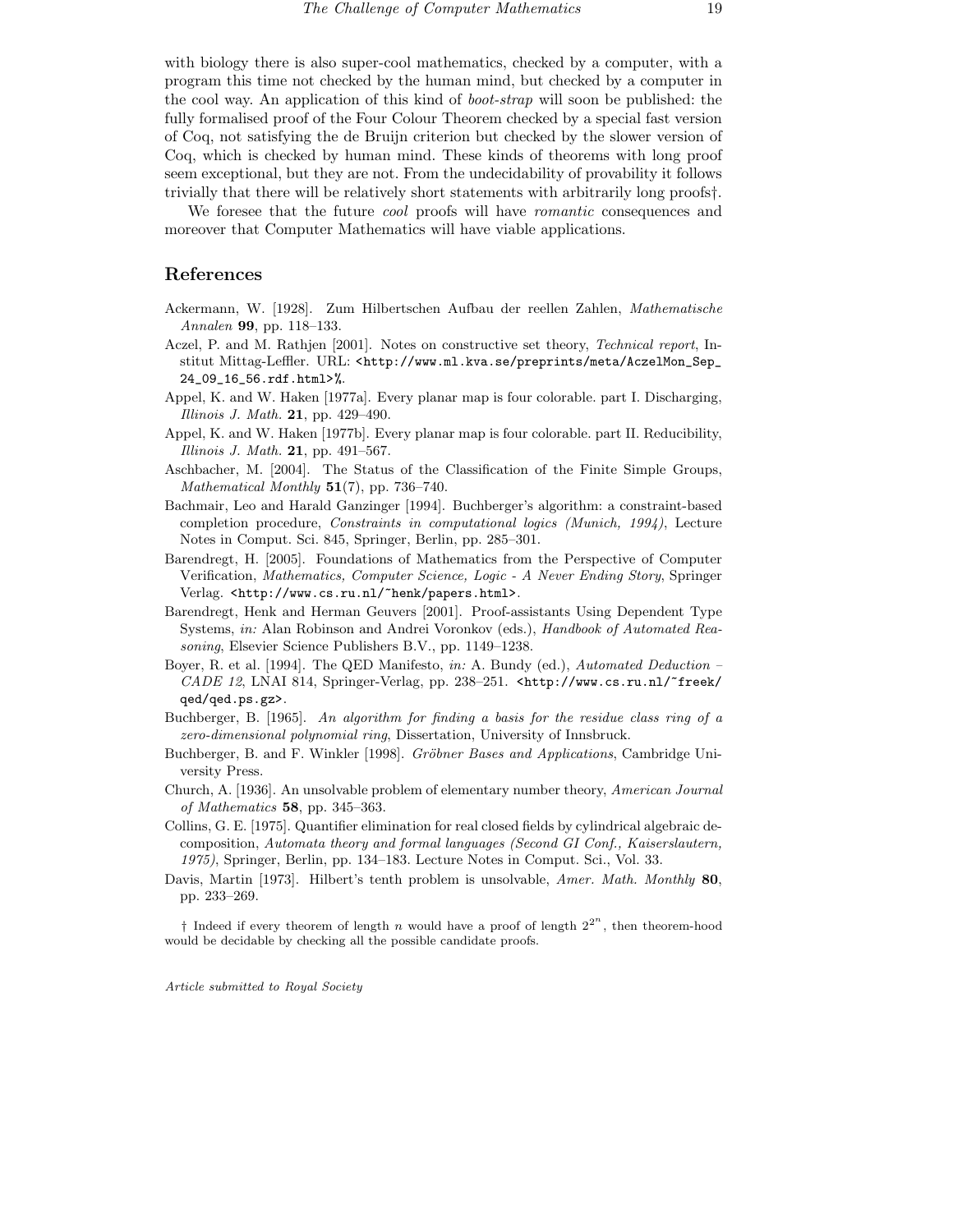Feferman, S. [1998]. In the Light of Logic, Oxford University Press, Oxford.

- Floyd, Robert W. [1967]. Assigning meanings to programs, Mathematical Aspects of Computer Science, Proceedings of Symposia in Applied Mathematics, American Mathematical Society, pp. 19–32.
- Frege, Gottlob [1971]. Begriffsschrift und andere Aufsätze, Georg Olms Verlag, Hildesheim. Zweite Auflage. Mit E. Husserls und H. Scholz' Anmerkungen herausgegeben von Ignacio Angelelli, Nachdruck.
- Gentzen, G. [1969]. The collected papers of Gerhard Gentzen, Edited by M. E. Szabo. Studies in Logic and the Foundations of Mathematics, North-Holland Publishing Co., Amsterdam.
- Geuvers, Herman, Freek Wiedijk and Jan Zwanenburg [2001]. A constructive proof of the Fundamental Theorem of Algebra without using the rationals, in: Paul Callaghan, Zhaohui Luo, James McKinna and Robert Pollack (eds.), Types for Proofs and Programs, Proceedings of the International Workshop TYPES 2000, LNCS 2277, Springer, pp. 96–111.
- Gödel, K. [1930]. Die Vollständigkeit der Axiome des logischen Funktionalkalküls, Monatshefte für Mathematik und Physik 37, pp. 349–360.
- Gödel, K. [1931]. Über formal unentscheidbare Sätze der Principia Mathematica und verwandter Systeme, Monatshefte für Mathematik und Physik 38, pp. 173–198. Translated and commented in Gödel [1986]. Another English version based on course notes by Kleene and Rosser is in Gödel [1965].
- Gödel, K. [1995]. Collected works III: Unpublished essays and lectures (S. Feferman et al., editors), Oxford University Press.
- Gödel, Kurt [1965]. On undecidable propositions of formal mathematical systems, in: Martin Davis (ed.), The Undecidable: Basic Papers on Undecidable Propositions, Unsolvable Problems and Computable Functions, Raven Press, New York, pp. 41–74. From mimeographed notes on lectures given by Gödel in 1934.
- Gödel, Kurt [1986]. Collected works. Vol. I, The Clarendon Press Oxford University Press, New York. Publications 1929–1936, Edited and with a preface by Solomon Feferman.
- Hales, T. [to appear]. A Proof of the Kepler Conjecture, Annals of Mathematics. URL: <http://www.math.pitt.edu/~thales/kepler03/fullkepler.pdf>.
- Harrison, John [2001]. Complex quantifier elimination in HOL, in: Richard J. Boulton and Paul B. Jackson (eds.), TPHOLs 2001: Supplemental Proceedings, Division of Informatics, University of Edinburgh, pp. 159–174. Published as Informatics Report Series EDI-INF-RR-0046. URL: <http://www.informatics.ed.ac.uk/publications/ report/0046.html>.
- Heyting, A. [1930]. Die formalen Regeln der intuitionistischen Logik, Sitzungsberichte der Preussischen Akademie von Wissenschaften. Physikalisch-mathematische Klasse pp. 42–56.
- Hilbert, D. [1926]. Uber das Unendliche, Mathematische Annalen 95, pp. 161–190.
- Hoare, C.A.R. [1969]. An axiomatic basis for computer programming, The Communication of  $ACM$  12, pp. 576–583.
- Horgan, John [1993]. The death of proof, Sci. Amer. **269**(4), pp. 92–103.
- Husserl, E. [1901]. Untersuchungen zur Phänomenologie und Theorie der Erkenntnis, Max Niemeyer, Halle.
- Kempe, A.B. [1879]. On the geographical problem of the four colors, Amer. J. Math. 2, pp. 193–200.
- Kleene, S. C. [1936]. Lambda-definability and recursiveness, Duke Mathematical Journal 2, pp. 340–353.